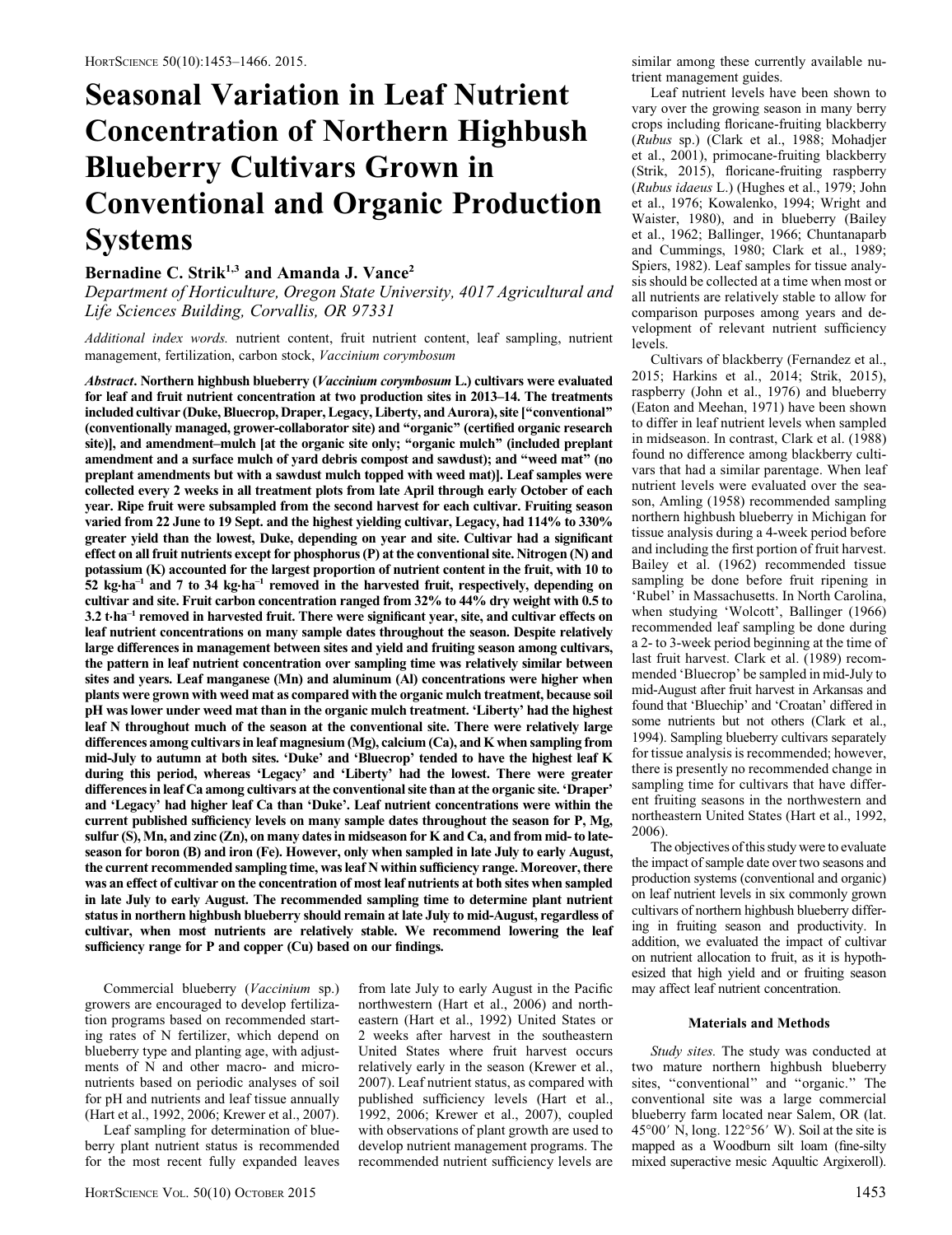Douglas fir (Pseudotsuga menziesii M.) sawdust amendment was incorporated into the top 0.15 to 0.25 m of soil before forming raised beds  $(\approx 0.3 \text{ m high})$  using a bed shaper just before planting. All cultivars (see below) were planted in Oct. 2006, except for Duke (Oct. 2005) and Bluecrop (Oct. 1974). After planting, the in-row area was mulched with douglas fir sawdust at a depth of 5 to 8 cm. No further sawdust mulch was applied from planting to the present study in 2013–14. All of the cultivars except 'Bluecrop' were irrigated using two lines of polyethylene drip tubing (Netafim, Fresno, CA) with 1.9 L·h<sup>-1</sup> in-line pressure-compensating emitters spaced at 0.45-m intervals. The tubing was located along the row near the base of the plants, one per side, under the mulch. Plants were irrigated daily in three 10-min sets from approximately June to September, unless scheduling required adjustment based on grower sampling of soil water content (using a soil probe). 'Bluecrop' was irrigated using overhead impact sprinklers with scheduling adjusted as mentioned previously.

The organic site was planted in Oct. 2006 at the North Willamette Research and Extension Center, Aurora, OR (lat. 45°28' N. long.122 $\degree$ 76' W). Soil at the site is mapped as a Willamette silt loam (fine-silty mixed superactive mesic Pachic Ultic Argixeroll). The site was first certified organic by a U.S. Department of Agriculture accredited agency (Oregon Tilth Certified Organic, Corvallis, OR) in May 2008. After adding any preplant amendments in late September, if used (see below), raised beds were constructed using a bed shaper; beds were 0.3 m high and 0.4 m wide at the top and 1.5 m wide at the base when established, but settled to a height of  $\approx 0.25$  m by Autumn 2007. Plants were irrigated using a single line of polyethylene drip tubing (Netafim, Fresno, CA) with 2 L·h–1 pressure-compensating, inline emitters spaced every 0.3 m. The line was located along the row near the base of plants, under the mulch. Irrigation was controlled by electric solenoid valves and an automatic timer set weekly and scheduled to maintain a soil water content suitable for highbush blueberry production [25% to 30% soil water content from the soil surface to 0.3 m, based on time domain reflectometry measurements (SoilMoisture Equipment Corp., Santa Barbara, CA)].

Amendment and mulch, organic site. Two preplant amendment and mulch treatments were evaluated at the organic site. The ''organic mulch'' treatment included a preplant

2 Faculty Research Assistant.

amendment and a mulch. Before planting, yard debris compost ( $\approx$ 2 cm deep-centered on the row;  $76 \text{ m}^3 \cdot \text{ha}^{-1}$  and douglas fir sawdust ( $\approx$ 5 cm deep; 200 m<sup>3</sup>·ha<sup>-1</sup>) were incorporated before forming the raised beds in Sept. to Oct. 2006. Immediately after planting, the beds were first mulched with yard debris compost ( $\approx$ 2 cm deep; 76 m<sup>3</sup> ha<sup>-1</sup>) and then the compost was topped with sawdust  $(\approx 7.5 \text{ cm deep}; 300 \text{ m}^3 \cdot \text{ha}^{-1})$ . The mulches were spread mechanically in 0.75-m wide strips under, and on each side of the plant rows. The yard debris compost used at planting (Wilt Farms, Corvallis, OR) and when the mulch needed replenishing in Jan. to Feb. 2008, 2011, and 2013 (Rexius, Eugene, OR) consisted of well-composted rye grass clippings (predominantly) and yard waste clippings, respectively. The yard debris composts had average properties of 7.5 pH,  $0.7 \text{ dS} \cdot \text{m}^{-1}$ electrical conductivity, a carbon to N ratio of 12 (Wilt) to 21 (Rexius), 1.3% N, 1.7% (Rexius) to 6.9% (Wilt) Ca, and 562 ppm (Rexius) to 9735 ppm (Wilt) K over the establishment years. The slow-release N provided by the yard debris compost was estimated at roughly 25 kg/ha/year (3% of total compost-N applied), based on experience with similar composts applied before planting in grass (Sullivan et al., 2003) and sweet corn (Gale et al., 2006). The compost was topped with douglas fir sawdust (Decorative Bark, Lyons, OR) with the goal of creating a barrier to weed establishment. The soil pH at this site, before any soil amendments, was 4.9.

The second mulch treatment, ''weed mat'', involved no preplant amendments, but included a mulch of douglas fir sawdust ( $\approx$ 7.5 cm deep; 300 m3 ·ha–1) topped with black, woven polyethylene groundcover (''weed mat''; with a water flow rate of  $6.8$  L·h·m<sup>-2</sup> and a density of 0.11 kg·m<sup>-2</sup> as measured by the manufacturer; TenCate Protective Fabrics, OBC Northwest, Canby, OR). The weed mat was 1.5 m wide and was centered over the planting beds before securing it in place with landscape staples. A 20-cm diameter hole was cut in the weed mat for each plant and covered with 5 cm of douglas fir sawdust mulch  $(1.4 \text{ m}^3 \cdot \text{ha}^{-1})$  after planting. The weed mat was replaced in Dec. 2010 with a similar product and was installed as a ''zippered'' system (overlapping and secured with landscape staples) such that the weed mat could be opened to apply any needed granular fertilizers. The sawdust mulch under the weed mat did not require replenishment in 2010.

Cultivars. The cultivars studied at both sites ('Duke', 'Bluecrop', 'Draper', 'Legacy', 'Liberty', and 'Aurora') were selected to represent a range in fruiting or harvest season and important commercial cultivars grown in the Pacific northwestern United States. Standard, 18-month-old container stock (3.8 L), with two to four whips per plant, was purchased from a commercial nursery and transplanted into the field at an in-row spacing of 0.75 m and a between-row spacing of 3.0 m (4385 plants/ha) at both sites.

Experimental design. At the conventional grower site, cultivars were grown in large

blocks of  $\approx$ 15 ha. There were four replicates per cultivar with each experimental unit  $\approx 0.5$  ha in size. At the organic site, each experimental unit consisted of a 5-m plot containing seven plants. The experimental design was a splitplot with amendment–mulch treatment as the main effect and cultivar as the split plot with two replicates of the main effect.

Fertilization. The rate of fertilizer nutrients and the products applied at each site in 2013 and 2014 are presented in Table 1. At the conventional site for all cultivars except Bluecrop, granular fertilizers were applied to the in-row area in early to mid-April, before the irrigation season, after which plants were fertigated from May to mid-June of each year. In 'Bluecrop', granular fertilizers (custom blends) were applied in April, May, and June of each year. Boron (as borax) was applied in autumn of each year (Table 1).

At the organic site, two fertilizer products were used to achieve the total rate of N applied (Table 1). Half of the N was applied via fertigation using two liquid sources of N dosed in seven equal portions from mid-April through June of each year. The remaining N was applied using a granular soybean meal applied in early March on top of the organic mulch or under the weed mat. In addition, 258  $kg \cdot ha^{-1}$  of Ca (calcium sulfate applied as gypsum) and  $5.5 \text{ kg} \cdot \text{ha}^{-1}$  of Mg and 7.3  $kg \cdot ha^{-1}$  of S (as magnesium sulfate) was applied to all plots at the organic site in late Winter 2013 (Table 1). Elemental S was applied to the surface of the organic mulch plots on May 2012 (335 kg $\cdot$ ha<sup>-1</sup>) when soil pH had increased to 6.7 and in Feb. 2013 (112) kg·ha–1) when pH was 5.8. No S was applied to the weed mat treatment as soil pH was within the recommended range of 4.5 to 5.5 (Hart et al., 2006).

Planting management. Other than the differences described above, management was similar among sites. A permanent grass cover crop [fine fescue, cultivar unknown, at the conventional site and certified organic grass (Festulolium braunii K. Richt.) at the organic site] was grown between rows and mowed during the growing season as required. Plants were pruned annually in winter. Weeds were managed using preemergent herbicides at the conventional site and hand removal at the organic site. Insect and any disease pests were managed according to standard, approved practices for conventional (DeFrancesco et al., 2014; Strik et al., 1993) or organic production [Organic Materials Review Institute (OMRI), 2013].

Data collection. Tissue samples for nutrient testing were collected approximately every 2 weeks from 23 Apr. to 7 Oct. in 2013 and 21 Apr. to 6 Oct. 2014 for a total of 13 samples per year. Stage of plant development was recorded for each cultivar and year, including taking photos on each sample date. Stage of development ranged from shoots averaging  $\approx$ 4- to 5-cm long and percent bloom ranging from 15% to 65% on the first sample date in April, depending on cultivar and site, to just after fruit harvest in autumn for 'Aurora' at the grower site (Table 2) and when shoot length ranged from 0.3 to 0.6 m

Received for publication 27 May 2015. Accepted for publication 7 Aug. 2015.

We appreciate the valuable assistance of Gil Buller. former Senior Faculty Research Assistant at the North Willamette Research and Extension Center, OSU; Javier Fernandez-Salvador, graduate student; and Cliff Pereira, Research Associate, Department of Statistics, OSU.We also appreciate the funding support provided by the Washington Blueberry Commission. 1 Professor.

<sup>3</sup> Corresponding author. E-mail: bernadine.strik@ oregonstate.edu.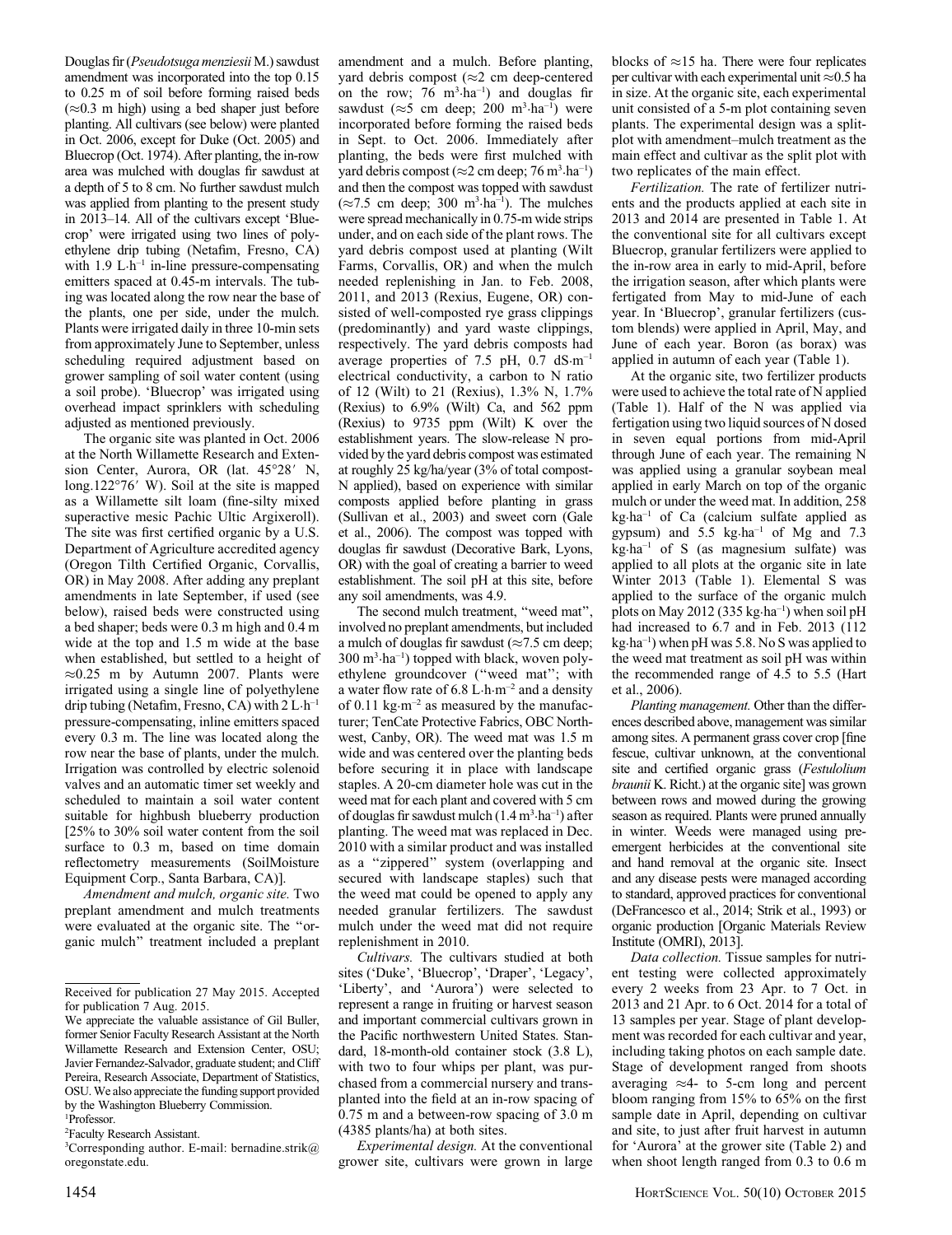Table 1. Fertilizer nutrients applied at the certified organic (North Willamette Research and Extension Center, Aurora, OR) and the conventional, growercollaborator (Salem, OR) sites in 2013 and 2014.

| 2013 | 2014 | 2013  | 2014 | 2013 | 2014 | 2013 | 2014 | 2013     | 2014                                                    | 2013 | 2014 | 2013 | 2014 |
|------|------|-------|------|------|------|------|------|----------|---------------------------------------------------------|------|------|------|------|
|      |      |       |      |      |      |      |      |          |                                                         |      |      |      |      |
| 129  | 135  | 25    | 20   | 47   | 43   | 262  | 3.4  | 14.5     | 7.8                                                     | 12.7 | 4.3  |      |      |
|      |      |       |      |      |      |      |      |          |                                                         |      |      |      |      |
| 265  | 233  | 54    | 85   | 25   | 70   | 46   | 48   | $\Omega$ | $\theta$                                                | 45   | 57   |      | 2.2  |
| 177  | 235  | 29    | 52   | 26   | 43   | 46   | 48   |          | $\Omega$                                                | 45   | 48   |      |      |
|      |      | $N^z$ |      |      |      |      |      | Cа       | Nutrient applied as fertilizer ( $kg \text{ ha}^{-1}$ ) | Mg   |      |      |      |

 $ZN$  = nitrogen; P = phosphorus; Mg = magnesium; K = potassium; Ca = calcium; S = sulfur; B = boron.

y Fertilizers applied at the organic site included a soluble grain fermentation and nitrate of soda blend (4N–0.9P–0.4K; Converted Organics of California, Gonzales, CA), a fish hydrolysate and fish emulsion blend combined with molasses ("TRUE 512"; 5N–0.4P–1.6K; True Organic Products, Spreckels, CA) and a granular soybean meal ("Phyta-Grow Leafy Green", 7N–0.4P–1.6K; California Organic Fertilizers, Fresno, CA) in each year. In 2013, an additional 258 kg·ha<sup>-1</sup> of Ca (calcium sulfate applied as gypsum) and 5.5 kg·ha<sup>-1</sup> of Mg and 7.3 kg·ha<sup>-1</sup> of S (as magnesium sulfate) were applied in late Winter 2013. The elemental S, applied to the amendment–mulched plots only, is not included in the table.

x Fertilizers applied at the conventional site included three granular applications of custom fertilizer blends to 'Bluecrop' and, for the other cultivars, mainly a granular application of urea (20–0–0) and then fertigation with (4.2N–5.5P–0.5K and 20N–0P–0K).

Table 2. Hand-harvested yield and fruiting season of six cultivars grown at the certified organic (North Willamette Research and Extension Center, Aurora, OR) and the conventional, grower-collaborator (Salem, OR) sites in 2013 and 2014. Yield at the organic site is averaged over amendment–mulch treatment.

|                   |      | Harvested yield $(t \cdot ha^{-1})$ |                     | Fruiting season     |
|-------------------|------|-------------------------------------|---------------------|---------------------|
| Treatment         | 2013 | 2014                                | 2013                | 2014                |
| Organic site      |      |                                     |                     |                     |
| 'Duke'            | 8.9  | 14.0                                | 26 June to 3 July   | 23 June to 10 July  |
| 'Bluecrop'        | 22.2 | 28.9                                | 6 July to 7 Aug.    | 2 July to 11 Aug.   |
| 'Draper'          | 11.9 | 17.2                                | 10 to 24 July       | 10 to 29 July       |
| 'Legacy'          | 38.3 | 40.8                                | 17 July to 21 Aug.  | 16 July to 11 Aug.  |
| 'Liberty'         | 20.1 | 23.6                                | 17 July to 21 Aug.  | 16 July to 11 Aug.  |
| 'Aurora'          | 23.1 | 16.0                                | 31 July to 4 Sept.  | 5 to 17 Aug.        |
| Conventional site |      |                                     |                     |                     |
| 'Duke'            | 17.7 | 18.1                                | 22 June to 5 July   | 30 June to 15 July  |
| 'Bluecrop'        | 33.9 | 24.3                                | 3 July to 14 Aug.   | 30 June to 27 Aug.  |
| 'Draper'          | 35.9 | 30.6                                | 8 July to 13 Aug.   | 3 July to 22 Aug.   |
| 'Legacy'          | 45.1 | 38.7                                | 10 July to 6 Sept.  | 11 July to 23 Sept. |
| 'Liberty'         | 28.7 | 19.6                                | 18 July to 7 Sept.  | 19 July to 22 Sept. |
| 'Aurora'          | 27.7 | 27.8                                | 10 Aug. to 12 Sept. | 3 Aug. to 19 Sept.  |

for all cultivars on the last sample date in October (data not shown).

About 50 of the most recent, fully expanded leaves were sampled per experimental unit on each date per standard recommendation (Hart et al., 2006). Leaves were sampled from current season shoots growing under flower, fruit, or recent fruiting sites, depending on sample date; vigorous growing vegetative shoots or whips were avoided (Hart et al., 2006). Leaves were not washed before shipping (Hart et al., 2006) overnight to Brookside Laboratories (New Bremen, OH) for analysis of nutrient content. Leaf N and carbon (C) were determined using a combustion analyser with an induction furnace and a thermal conductivity detector (Gavlak et al., 1994). Other nutrients, including P, K, Ca, Mg, B, Cu, Mn, Zn, and Al, were determined using an inductively coupled plasma spectrophotometer after wet ashing the samples in nitric/perchloric acid (Gavlak et al., 1994).

All cultivars were hand harvested at approximately weekly intervals, depending on cultivar, at both sites. At the conventional, grower site the latest ripening fruit on some cultivars were left on the bush (to ''hang'') and were later harvested by machine for the processed market; this is not an unusual practice in this production region. Total yield data and fruiting season were recorded. On the second harvest for each cultivar, 50 berries were subsampled from each experimental unit and were overnight priority shipped with ice packs to Brookside Laboratories for analysis of moisture content and nutrients, as described above. Fruit moisture and nutrient concentration data along with total yield were used to calculate nutrients removed in harvested fruit.

Soil samples were collected at each site (a combined sample for each cultivar at the conventional site and in each mulch type at the organic site) on 14 Oct. 2014 using a 2.4-cm diameter, 0.5-m long, slotted, open-side, chrome-plated steel soil probe (Soil Sampler Model Hoffer, JBK Manufacturing, Dayton, OH). Mulch, if present, was removed from the soil surface before sampling to a depth of 0.3 m at the center of the row, between plants and within the water emitter drip zone or fertilization area. Soil was sent for analysis of macro- and micronutrient content and pH to Brookside Laboratories.

Data analysis. Leaf nutrient data at the organic site were analyzed to first determine the effect of amendment–mulch on tissue nutrient concentration. The data were analyzed by

sample date using PROC MIXED (SAS version 9.3) for a split-split plot with year as the main effect  $(n = 2)$ , amendment–mulch as the sub-plot effect  $(n = 2)$ , and cultivar as the sub-subplot effect  $(n = 6)$  with a Satterthwaite approximation used, as needed, for main effect comparisons. Results indicated that there was only a significant effect of amendment–mulch on leaf Mn and Al concentration on several sample dates. Data for all other nutrients were thus pooled for the amendment–mulch treatment for subsequent analyses. There was no effect of amendment– mulch on fruit nutrient data, so these treatments were pooled for subsequent analysis.

Leaf nutrient data for all years and sites were analyzed by sample date with year as the main effect  $(n = 2)$ , site as the sub-plot plot effect  $(n = 2)$ , and cultivar as the subsubplot effect  $(n = 6)$  using PROC MIXED. Considering the many significant interactions between year, cultivar, and site for many nutrients on many sample dates, the data were then also analyzed by year and site for each of the 13 sample dates with year as the main effect  $(n = 2)$  and cultivar as the subplot effect  $(n = 6)$  for each site.

The two sample dates that fell within the recommended tissue nutrient sampling time for blueberry (Hart et al., 2006), late July and early August, were analyzed by site to determine whether tissue nutrient levels were significantly affected by sample date.

Data for fruit nutrient concentration were analyzed as a split-split plot with year as the main effect  $(n = 2)$ , site as the sub-plot effect  $(n = 2)$  and cultivar as the sub-subplot effect  $(n = 6)$ . There was a year  $\times$  site and site  $\times$ cultivar interaction for many of the fruit nutrients and thus data were also analyzed and presented by site. Mean comparison was performed using LSMEANS.

PROC UNIVARIATE and the Shapiro– Wilk procedure were used to assess normality of the data for all the aforementioned analyses. As the tissue nutrient concentration of many nutrients was not normal, a log transformation was used to improve homogeneity of variance and to assess proportional effects. Data were back transformed for presentation.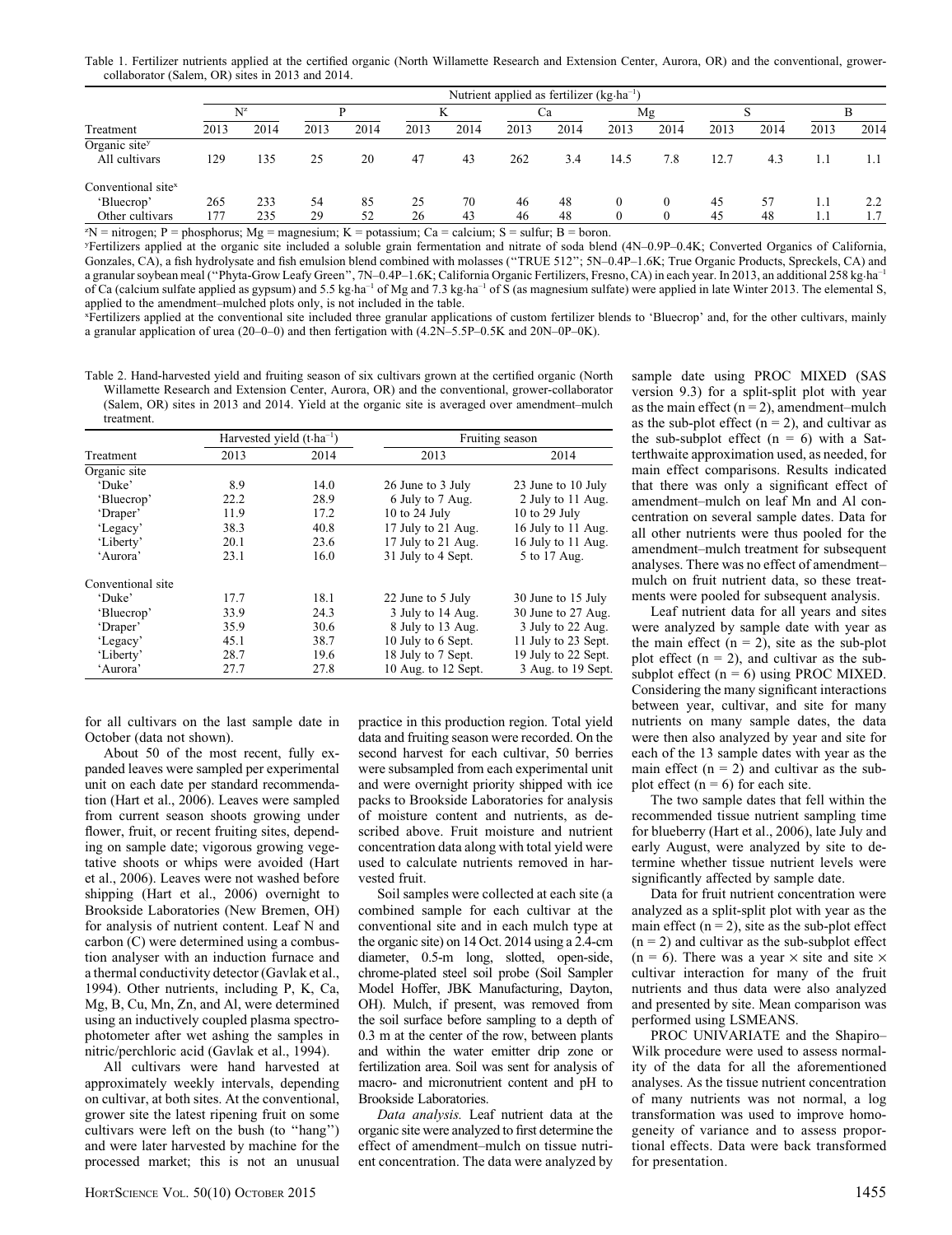There was no statistical analysis on the yield, fruiting season, and soil nutrient data as these were not replicated.

## Results and Discussion

Weather. The weather was not expected to differ much between the two sites considering their relative proximity and the macroclimate of the Willamette Valley of Oregon. Weather data collected from an Agrimet weather station located  $\approx 0.5$  km from the organic site are presented in Table 3. There was relatively little difference in mean air temperature during the months in which leaf samples were collected (May through September). However, mean maximum temperature in May and July was higher in 2014 than in 2013, whereas the opposite was found for June. Precipitation was typical for this region with most rainfall occurring in the months of October through May in both years. The relatively high rainfall that was recorded in Sept. 2013 and Oct. 2014 fell just before (28–29 Sept.) or after the last leaf sample date (6 Oct.; data not shown) and thus was expected to have relatively little effect on differences in tissue nutrient concentrations among years.

Soil. A pooled soil sample was taken for each cultivar at the conventional site and for each cultivar  $\times$  amendment–mulch treatment at the organic site (no replication) in Oct. 2014. At the conventional site, soil pH ranged from 4.0 to 5.4 with the lowest pH found in 'Bluecrop' (4.0) and 'Aurora' (4.5) (a soil pH of 4.5–5.5 is recommended; Hart et al., 2006). Soil organic matter (OM) content ranged from 2.9% ('Bluecrop') to 5.9% ('Aurora'). The soil had a range of 13–38 ppm NO3-N, 2.9–5.9 ppm NH4-N, 212–391 ppm P (Bray I) (25–40 ppm; Hart et al., 2006), 111–215 ppm K (100–250 ppm), 458–1289 ppm Ca with lowest level in 'Bluecrop' (1000 ppm; Hart et al., 2006), 72–235 ppm Mg with lowest level in 'Bluecrop' (60 ppm; Hart et al., 2006), 0.43–0.66 ppm B (0.5–1.0 ppm; Hart et al., 2006), 348–454 ppm Fe, 10–38 ppm Mn, 6.5–11.9 Cu, 2.3–8.1 ppm Zn, and 1112–1438 ppm Al, depending on cultivar.

Incorporation of yard debris compost before planting in 2006 had an impact on soil nutrient content in Oct. 2014 with these plots having a higher pH (5.8–6.3 compared with 4.8–5.4 for the unamended weed mat plots), OM (5.7% to 6.9% vs. 3.7% to 4.5%), P (195–277 vs. 168–205 ppm), K (341–436 vs. 179–293 ppm), Ca (1568–1838 vs. 737– 895 ppm), Mg (240–284 vs. 173–231 ppm), B (0.35–0.50 vs. 0.21–0.33 ppm), Mn (40–47 vs. 25–41 ppm), Zn (4.2–5.7 vs. 1.2–1.7 ppm), and Cu (2.1–2.4 vs. 1.1–1.4 ppm), a result of the yard debris compost containing these nutrients and having a high pH and a low carbon to N ratio. In contrast, the soil under the sawdust topped with weed mat plots, that was not amended before planting, had a greater NH4–N (3.7–9.2 vs. 4.7–7.2 ppm) and Al (1208–1341 vs. 1110–1172 ppm) compared with the organic amendment–mulch treatment. There appeared to be little treatment effect on soil  $NO_3-N$ , S, and Fe (data not shown).

Yield and fruiting season. The yield harvested was numerically quite different among the cultivars and sites, although without replication, no statistical comparison was possible (Table 2). 'Duke' had the lowest yield and 'Legacy' the highest at both sites. Yield increased from 2013 to 2014 at the organic site for all cultivars, except 'Aurora' (more fruit lost to sunburn in 2014), whereas yield declined for all cultivars except 'Duke' and 'Aurora' at the conventional site. All cultivars had a greater yield at the conventional site than the organic site in 2013 whereas 'Bluecrop', 'Legacy', and 'Liberty' had a greater yield at the organic site in 2014. The reported yields were typical for these mature cultivars grown on well-managed farms in this region.

The fruiting season varied not only among cultivars, as expected, but also among years and sites. At the organic site, the early and midseason cultivars had a longer picking season in 2014 than in 2013, whereas the opposite was found for the late-season cultivars. At the conventional site, all cultivars were picked longer in 2014 than in 2013. This was mainly because the grower decided to let the later ripening fruit on each cultivar remain on the plant longer (''hang'') and then used a machine harvester to pick this fruit; this is a relatively common practice in this region. There was as much as a 3-month difference in the beginning of the earliest harvest of 'Duke' to the last harvest of 'Aurora' (Table 2). Considering the differences in yield and fruiting season observed, these cultivars were a good choice for assessing whether sampling time and leaf nutrient concentration standards should differ among cultivars commonly grown in the Pacific northwestern United States as stated in our objectives.

Fruit nutrients. Site had a significant effect on fruit N, K, and B and thus data are presented by site (Tables 4 and 5). Fruit from the organic site had lower concentration of N and B and higher K than fruit from the conventional site. Fruit %N decreased from 2013 to 2014 at both sites, despite average yield increasing from year 1 to year 2 at the organic site and decreasing at the conventional site. In addition, the rate of N fertilizer applied was similar among years at the organic site, but the rate was increased from 2013 to 2014 at the conventional site (Table 1). Thus, the relationship between yield and fertilizer rate and fruit %N appears to be complicated among these cultivars grown. There was no effect of amendment–mulch on fruit nutrient concentration at the organic site despite treatment effects on soil N and K.

Cultivar had a significant effect on all fruit nutrients at the organic site and all but P at the conventional site. Fruit moisture content ranged from 82% to 87% (Table 4) and was affected by cultivar, but not site or year. Nitrogen  $(0.5\% \text{ to } 0.7\%)$  and K  $(0.5\%)$ accounted for the largest proportion of nutrient content in the fruit as has been reported by others in blueberry (Ballinger and Kushman, 1966) and in other fruit crops (e.g., in blackberry by Harkins et al., 2014). 'Aurora' tended to have the lowest fruit N at both sites. There was a year  $\times$  cultivar interaction on fruit K at both sites (Table 4). At the organic site, fruit K in 'Draper' decreased from 2013 to 2014, whereas the opposite was found in 'Aurora'. The fruit K of 'Draper' also decreased from 2013 to 2014 at the conventional site. There was no clear pattern between changes in yield from year 1 to year 2 and fruit %K within the cultivars studied. 'Bluecrop' had the highest fruit K in both years at the organic site, whereas there were

| Table 3. Mean daily average, minimum, and maximum air temperature and total precipitation Jan. to Dec. 2013–14 at the North Willamette Research and  |  |  |  |  |  |  |
|------------------------------------------------------------------------------------------------------------------------------------------------------|--|--|--|--|--|--|
| Extension Center, Aurora, OR. Weather data were obtained from a nearby AgriMet weather station (Aurora, OR) (U.S. Department of the Interior, 2013). |  |  |  |  |  |  |

|           |      | Mean air temp $(^{\circ}C)$ |         | Minimum air temp $({}^{\circ}C)^{z}$ |      | Maximum air temp $(^{\circ}C)$ |      | Precipitation total (mm) |
|-----------|------|-----------------------------|---------|--------------------------------------|------|--------------------------------|------|--------------------------|
| Month     | 2013 | 2014                        | 2013    | 2014                                 | 2013 | 2014                           | 2013 | 2014                     |
| January   | 2.7  | 5.1                         | $-4.6$  | $-3.3$                               | 13.4 | 14.2                           | 56   | $7\overline{4}$          |
| February  | 6.6  | 5.1                         | $-0.9$  | $-7.7$                               | 17.0 | 18.1                           | 36   | 145                      |
| March     | 8.8  | 9.4                         | $-1.2$  | $-1.2$                               | 25.5 | 20.6                           | 60   | 196                      |
| April     | 11.2 | 11.6                        | 0.0     | 2.0                                  | 26.7 | 30.1                           | 54   | 88                       |
| May       | 14.6 | 15.6                        | 1.3     | 2.7                                  | 29.3 | 33.2                           | 110  | 65                       |
| June      | 17.7 | 16.7                        | 6.5     | 7.1                                  | 34.6 | 29.8                           | 33   | 36                       |
| July      | 20.6 | 21.8                        | 8.8     | 10.8                                 | 34.0 | 37.1                           |      | 18                       |
| August    | 20.7 | 21.9                        | 10.2    | 10.0                                 | 34.2 | 34.8                           | 14   |                          |
| September | 17.1 | 19.1                        | 6.5     | 7.9                                  | 35.2 | 36.1                           | 191  | 28                       |
| October   | 10.8 | 14.7                        | $-0.8$  | 6.8                                  | 25.0 | 29.9                           | 26   | 172                      |
| November  | 7.3  | 8.0                         | $-4.4$  | $-6.3$                               | 17.3 | 17.7                           | 90   | 67                       |
| December  | 2.1  | 7.1                         | $-12.4$ | $-3.8$                               | 13.1 | 17.8                           | 48   | 173                      |
| Total/avg | 11.7 | 13.0                        | 0.8     | 2.1                                  | 25.4 | 26.6                           | 719  | 1,065                    |

z Minimum recorded temperature is given for each winter month while maximum recorded temperature is given for each summer month.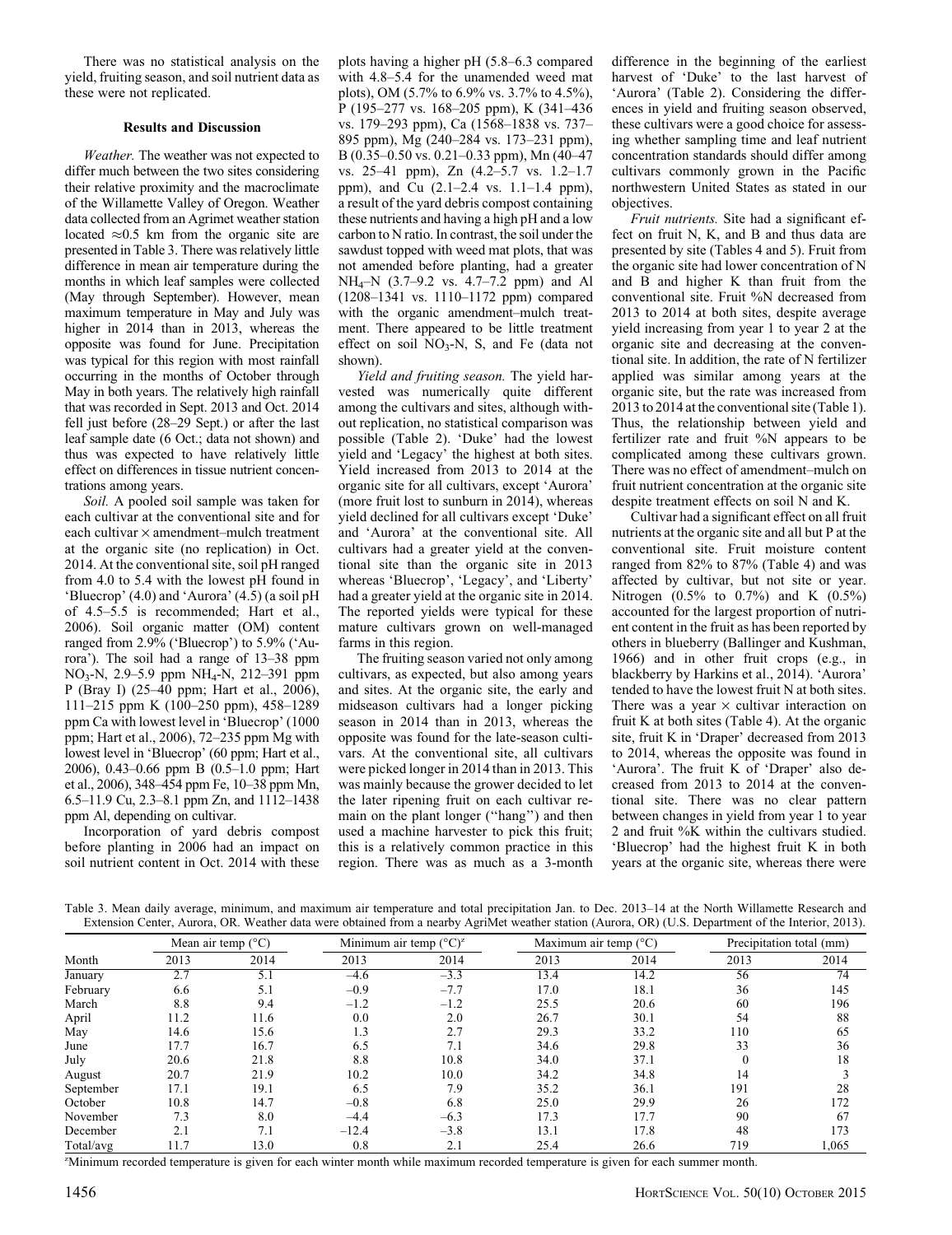|                                                                                                                                  | $N^z$ $(^{0}_{0})$ |           | P(%)        |                   | Мg                                          | $\mathcal{E}$ | $K(\%)$                                     |                       | Ca (%)             |       | S                    | $\mathcal{E}$          | C(9)               |                    | Moisture (%)             |                                  |
|----------------------------------------------------------------------------------------------------------------------------------|--------------------|-----------|-------------|-------------------|---------------------------------------------|---------------|---------------------------------------------|-----------------------|--------------------|-------|----------------------|------------------------|--------------------|--------------------|--------------------------|----------------------------------|
| Organic site<br>Year                                                                                                             |                    |           |             |                   |                                             |               |                                             |                       |                    |       |                      |                        |                    |                    |                          |                                  |
| 2013                                                                                                                             | $0.60 a^{y}$       |           | 0.08        |                   |                                             |               |                                             |                       |                    |       |                      |                        |                    |                    | 83.3 b                   |                                  |
| 2014                                                                                                                             | 0.49 <sub>b</sub>  |           | 0.08        |                   | $\begin{array}{c} 0.03 \\ 0.03 \end{array}$ |               | $\begin{array}{c} 0.53 \\ 0.51 \end{array}$ |                       | 0.05               |       | $0.06$<br>0.06       |                        | $40.7 a$<br>39.3 b |                    | 84.6 a                   |                                  |
| Cultivar                                                                                                                         |                    |           | 2013        | 2014              | 2013                                        | 2014          | 2013                                        | 2014                  |                    |       | 2013                 | 2014                   | 2013               | 2014               |                          |                                  |
| 'Duke'                                                                                                                           | 0.68a              |           | 0.07c       | $0.07$ ab         | 0.03 <sub>b</sub>                           | 0.03a         | $0.49$ bc                                   | $0.53$ ab             | $0.039$ bc         |       | 0.05 <sub>b</sub>    | $0.06a$                | 40.1 c             | 37.6 b             | 83.8 b                   |                                  |
| 'Bluecrop'                                                                                                                       | 0.64a              |           | 0.10a       | 0.08ab            | 0.04a                                       | $0.03$ ab     | $0.67$ a                                    | 0.57a                 | $0.056$ a          |       | $0.07\,\mathrm{a}$   | a<br>0.06:             | 43.0 a             | $41.9\,\mathrm{a}$ | 87.1 a                   |                                  |
| 'Draper'                                                                                                                         | 0.61a              |           | $0.09$ ab   | 0.08ab            | $0.03$ bc                                   | 0.03d         | $0.57$ ab                                   | 0.46c                 | 0.036c             |       | $0.07$ a             | $\mathfrak{a}$<br>0.06 | 40.9b              | 31.7c              | $81.6\;{\rm c}$          |                                  |
| 'Legacy'                                                                                                                         | 0.51b              |           | 0.08bc      | 0.07 <sub>b</sub> | 0.03 <sub>b</sub>                           | $0.03$ cd     | $0.47$ bc                                   | 0.46c                 | $0.048$ ab         |       | 0.05 <sub>b</sub>    | ದ<br>0.06              | 40.1 bc            | 42.3a              | 83.8 b                   |                                  |
| 'Liberty'                                                                                                                        | 0.46bc             |           | $0.07$ bc   | 0.07b             |                                             | $0.03$ cd     | $0.48\,\mathrm{\,bc}$                       |                       | $0.053$ a          |       |                      | ß                      | 39.0d              | 41.1 a             | 83.7b                    |                                  |
| 'Aurora'                                                                                                                         | 0.39c              |           | 0.06c       | 0.09a             | $0.03$ bc<br>$0.02$ c                       | $0.03$ bc     | 0.46c                                       | $0.48$ bc<br>$0.56$ a | 0.055              | a     | $0.04 b$<br>$0.05 b$ | ß<br>$0.05$ is         | 40.9b              | ß<br>41.3          | 83.7b                    |                                  |
| Significance <sup>x</sup>                                                                                                        |                    |           |             |                   |                                             |               |                                             |                       |                    |       |                      |                        |                    |                    |                          |                                  |
| Year                                                                                                                             | 0.0136             |           |             |                   |                                             |               |                                             |                       |                    |       |                      |                        |                    | 0.0007             | 0.0137                   |                                  |
| Cultivar                                                                                                                         | < 0001             |           | 0.0034<br>ž |                   | 0.0001<br>Ž                                 |               | 0.0001                                      |                       | 0.0003<br>SN       |       | 0.0001<br>XS         |                        | 0.0001             |                    | 0.0001                   |                                  |
| Year × cultivar                                                                                                                  | XS                 |           | 0.0004      |                   | 0.0125                                      |               |                                             | 0.0011                | $\mathbf{S}$       |       |                      | 0.0041                 | 0.0001             |                    | XS                       |                                  |
| Conventional site                                                                                                                |                    |           |             |                   |                                             |               |                                             |                       |                    |       |                      |                        |                    |                    |                          |                                  |
| Year                                                                                                                             |                    |           |             |                   |                                             |               |                                             |                       |                    |       |                      |                        |                    |                    |                          |                                  |
| 2013                                                                                                                             | 0.70a              |           | 0.08        |                   | $\begin{array}{c} 0.03 \\ 0.03 \end{array}$ |               | $649$<br>0.48                               |                       | $0.05a$<br>$0.04b$ |       | 0.06                 |                        | $41.2a$<br>39.3 b  |                    | 84.3<br>84.3             |                                  |
| 2014                                                                                                                             | 0.55b              |           | 0.08        |                   |                                             |               |                                             |                       |                    |       |                      |                        |                    |                    |                          |                                  |
| Cultivar                                                                                                                         | 2013               | 2014      | 2013        | 2014              | 2013                                        | 2014          | 2013                                        | 2014                  | 2013               | 2014  | 2013                 | 2014                   | 2013               | 2014               | 2013                     | 2014                             |
| 'Duke'                                                                                                                           | 0.82a              | 0.81a     | 0.074c      | 0.08a             | $0.030$ bc                                  | 0.036a        | 0.51a                                       | $0.56a$<br>$0.51b$    | 0.035 d            | 0.03c | 0.054d               | $0.063$ a              | 41.4b              | 37.4b              | 86.0 a                   | 84.0b                            |
| Bluecrop'                                                                                                                        | $0.82$ ab          | $0.71$ ab | $0.083$ abc | 0.07 <sub>b</sub> | $0.041$ a                                   | $0.033$ ab    | $0.53$ a                                    |                       | a<br>0.070:        | 0.05a | 0.061b               | $0.060\ \mathrm{a}$    | 43.5 a             | ß<br>42.1          | a<br>85.5                | 86.1 a                           |
| 'Draper'                                                                                                                         | $0.71$ abc         | 0.42c     | 0.090a      | 0.07 <sub>b</sub> | 0.033 b                                     | 0.023c        | 0.50a                                       | 0.40d                 | 0.053 b            | 0.03c | 0.070a               | 0.054 b                | $41.2$ bc          | 32.3c              | $\circ$<br>84.1          | 81.7c                            |
| 'Legacy'                                                                                                                         | $0.65$ cd          | 0.61b     | $0.083$ abc | 0.09a             | $0.030$ bc                                  | 0.030 b       | 0.42 <sub>b</sub>                           | 0.42d                 | $0.050$ bc         | 0.04b | $0.056$ cd           | ದ<br>0.063             | 39.5d              | $42.0\,\mathrm{a}$ | ರ<br>82.1                | $82.3$ a<br>$85.8$ a<br>$86.0$ a |
| 'Liberty'                                                                                                                        | $0.68$ bcd         | 0.37c     | 0.086ab     | 0.07 <sub>b</sub> | $0.027$ cd                                  | $0.025c$      | 0.50a                                       | 0.46c                 | $0.045$ bc         | 0.04b | 0.052d               | $\circ$<br>0.045       | 40.1 cd            | d<br>40.9          | 85.7 a<br>84.7 b<br>85.7 |                                  |
| 'Aurora'                                                                                                                         | 0.54d              | 0.39c     | $0.078$ bc  | 0.08a             | 0.026d                                      | 0.031 b       | ß<br>0.52.                                  | $0.53$ ab             | $0.043$ cd         | 0.06a | $0.059$ bc           | ß<br>0.060             | $41.2$ bc          | a<br>41.4          |                          |                                  |
| Significance <sup>x</sup>                                                                                                        |                    |           |             |                   |                                             |               |                                             |                       |                    |       |                      |                        |                    |                    |                          |                                  |
| Year                                                                                                                             | 0.0001             |           | ΧS          |                   |                                             |               |                                             |                       | 0.0030             |       | ΧS                   |                        |                    | 0.0082             |                          |                                  |
| Cultivar                                                                                                                         | 0.0001             |           | XS          |                   | 0.0001                                      |               | $-0.0001$                                   |                       | 0.0001             |       | 0.0001               |                        |                    | 0.0001             | 0.0001                   |                                  |
| Year × cultivar                                                                                                                  | 0.0193             |           | 0.0001      |                   | 0.0001                                      |               |                                             | 0.0003                | 50,0001            |       | 0.0001               |                        | 50,0001            |                    | 0.0001                   |                                  |
| Significance <sup>w</sup>                                                                                                        |                    |           |             |                   |                                             |               |                                             |                       |                    |       |                      |                        |                    |                    |                          |                                  |
| Year                                                                                                                             | 0.0026             |           | SN          |                   | SN                                          |               |                                             | XS.                   | SN                 |       |                      | SN                     |                    | 0.0062             | SN                       |                                  |
| Site                                                                                                                             | 0.0049             |           | XS          |                   | gN                                          |               |                                             | 0.0107                | SN                 |       |                      | $_{\rm NS}$            | SN                 |                    | XS                       |                                  |
| Year × site                                                                                                                      | $_{\rm NS}$        |           | $_{\rm NS}$ |                   | $\overline{S}$                              |               |                                             | $_{\rm NS}$           | $\mathbf{S}$       |       |                      | $_{\rm NS}$            |                    | $_{\rm NS}$        | 0.0233                   |                                  |
| Cultivar                                                                                                                         | 0.0001             |           | XS          |                   | 0.0001                                      |               | 0.0001                                      |                       | 0.0001             |       | 0.0001               |                        | 0.0001             |                    | 0.0001                   |                                  |
| Year × cultivar                                                                                                                  | 0.0115             |           | < 0.0001    |                   | 00001                                       |               | $-0.0001$                                   |                       | 0.0052             |       | 0.0001               |                        | 0.0001             |                    | 0.0208                   |                                  |
| Site × cultivar                                                                                                                  | 0.0441             |           | 0.0007      |                   | SN                                          |               |                                             | 0.0001                | ΧS                 |       |                      | 0.0041                 | $_{\rm SN}$        |                    | 0.0001                   |                                  |
| Year $\times$ site $\times$ cultivar                                                                                             | 0.0359             |           | XS          |                   | $\mathbf{S}$                                |               |                                             | $_{\rm NS}$           | 0.0181             |       |                      | 0.0166                 | XS                 |                    | XS                       |                                  |
| $\Delta N$ = nitrogen; P = phosphorus; $Mg$ = magnesium; K = potassium; Ca = calcium; S = sulfur; C = carbon.                    |                    |           |             |                   |                                             |               |                                             |                       |                    |       |                      |                        |                    |                    |                          |                                  |
| 'Means followed by the same letter within treatment or the interaction are not significantly different (LSMeans) ( $P > 0.05$ ). |                    |           |             |                   |                                             |               |                                             |                       |                    |       |                      |                        |                    |                    |                          |                                  |
| "Results from analysis of variance by site. nonsignficant ("Ns") or actual P value provided when significant.                    |                    |           |             |                   |                                             |               |                                             |                       |                    |       |                      |                        |                    |                    |                          |                                  |
| "Results from full analysis of variance. nonsignficant ("Ns") or actual P value provided when significant.                       |                    |           |             |                   |                                             |               |                                             |                       |                    |       |                      |                        |                    |                    |                          |                                  |
|                                                                                                                                  |                    |           |             |                   |                                             |               |                                             |                       |                    |       |                      |                        |                    |                    |                          |                                  |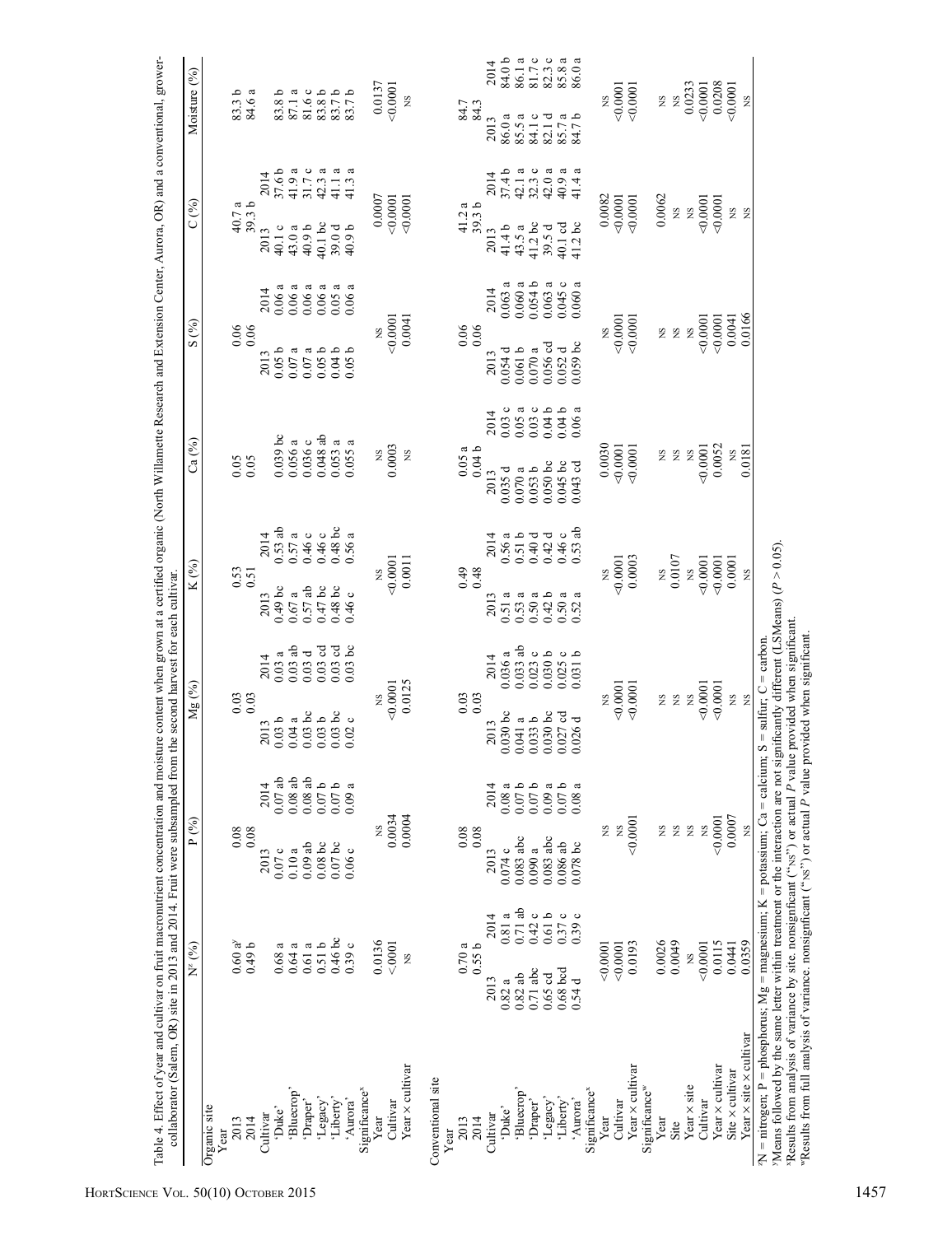| Table 5. Effect of year and cultivar on fruit micronutrient concentration when grown at a certified organic (North Willamette Research and Extension Center, |  |  |
|--------------------------------------------------------------------------------------------------------------------------------------------------------------|--|--|
| Aurora, OR) and a conventional, grower-collaborator (Salem, OR) site in 2013 and 2014. Fruit were subsampled from the second harvest for each cultivar.      |  |  |

|                                  |                  | $B^z$ (ppm)      |                    | Fe (ppm)    | Mn (ppm)           |                   |                   | $Cu$ (ppm)        |                  | $Zn$ (ppm)       | $Al$ (ppm)       |
|----------------------------------|------------------|------------------|--------------------|-------------|--------------------|-------------------|-------------------|-------------------|------------------|------------------|------------------|
| Organic site                     |                  |                  |                    |             |                    |                   |                   |                   |                  |                  |                  |
| Year                             |                  |                  |                    |             |                    |                   |                   |                   |                  |                  |                  |
| 2013                             | 4.8              |                  | 25.4a <sup>y</sup> |             | 17.1a              |                   | 2.1 <sub>b</sub>  |                   | 5.4              |                  | 187 a            |
| 2014                             | 4.7              |                  | 18.7 b             |             | 15.9 b             |                   |                   | 3.1a              | 5.7              |                  | 98 b             |
| Cultivar                         |                  |                  | 2013               | 2014        |                    |                   | 2013              | 2014              | 2013             | 2014             |                  |
| 'Duke'                           |                  | 4.3 c            | 16.3c              | 14.8 a      | 14.0 cd            |                   | $2.2$ ab          | 3.9a              | 6.1 a            | 7.9 a            | 169a             |
| 'Bluecrop'                       |                  | 5.3 a            | 27.9 <sub>b</sub>  | 26.6 a      | 23.1 a             |                   | 2.9a              | 3.3a              | 6.6a             | 5.4 <sub>b</sub> | 153 ab           |
| 'Draper'                         |                  | 5.1 ab           | 25.2 <sub>b</sub>  | 20.6a       | 11.7d              |                   | 3.1a              | 3.5a              | 6.8a             | 5.6 <sub>b</sub> | 102c             |
| 'Legacy'                         |                  | 4.4c             | 21.8 bc            | 15.4 a      | 13.7 cd            |                   | 2.7a              | 3.7a              | 6.1 a            | 5.7 b            | 112 bc           |
| 'Liberty'                        |                  | 4.8 abc          | 38.8 a             | 14.9 a      | 18.8 ab            |                   | 0.7c              | $2.5$ ab          | 3.3 <sub>b</sub> | 3.9c             | 152 ab           |
| 'Aurora'                         |                  | 4.7 bc           | 22.8 bc            | 20.2a       | 17.8 bc            |                   | 1.2 <sub>bc</sub> | 1.8 <sub>b</sub>  | 3.5 <sub>b</sub> | 6.0 <sub>b</sub> | 168 a            |
| Significance <sup>x</sup>        |                  |                  |                    |             |                    |                   |                   |                   |                  |                  |                  |
| Year                             |                  | $_{\rm NS}$      |                    | 0.0236      | $_{\rm NS}$        |                   |                   | < 0.0001          | <b>NS</b>        |                  | 0.0019           |
| Cultivar                         |                  | 0.0089           |                    | 0.0002      |                    | 0.0004            |                   | < 0.0001          | < 0.0001         |                  | 0.0146           |
| Year $\times$ cultivar           |                  | $_{\rm NS}$      |                    | 0.0034      | $_{\rm NS}$        |                   |                   | 0.0088            | < 0.0001         |                  | $_{\rm NS}$      |
| Conventional site                |                  |                  |                    |             |                    |                   |                   |                   |                  |                  |                  |
| Year                             |                  |                  |                    |             |                    |                   |                   |                   |                  |                  |                  |
| 2013                             |                  | 7.0a             | 23.5               |             | $20.4\ \mathrm{a}$ |                   |                   | 2.3 <sub>b</sub>  | 5.4              |                  | 186 a            |
| 2014                             |                  | 6.5 <sub>b</sub> | 16.1               |             | 17.5 <sub>b</sub>  |                   | 2.9a              |                   | 6.0              |                  | 84 b             |
| Cultivar                         | 2013             | 2014             | 2013               | 2014        | 2013               | 2014              | 2013              | 2014              | 2013             | 2014             |                  |
| 'Duke'                           | 5.7 d            | 5.9 <sub>b</sub> | 17.3 <sub>b</sub>  | 15.4 abc    | 14.4 d             | 11.1c             | 3.1 <sub>b</sub>  | 3.8a              | $6.7$ ab         | 10.8a            | 148 a            |
| 'Bluecrop'                       | 8.5 a            | 7.8 a            | 35.1 a             | 17.4 a      | 32.1 a             | 33.6 a            | 3.7a              | 3.2a              | 7.0a             | 6.0 <sub>b</sub> | 133 ab           |
| 'Draper'                         | 6.8c             | 5.7 bc           | 18.9 b             | 17.6 a      | 20.6c              | 11.1c             | 1.9c              | $2.0\ \mathrm{b}$ | 5.8 bc           | 4.6c             | 110 <sub>b</sub> |
| 'Legacy'                         | 6.8c             | 5.2 c            | 20.0 <sub>b</sub>  | 14.9 bc     | 13.8 d             | 10.3c             | 2.4c              | 3.5a              | 5.5c             | 5.7 <sub>b</sub> | 101 <sub>b</sub> |
| 'Liberty'                        | 7.7 <sub>b</sub> | 6.0 <sub>b</sub> | 19.1 <sub>b</sub>  | 14.1c       | 25.8 <sub>b</sub>  | 21.4 b            | 1.0 <sub>d</sub>  | 3.0a              | 3.5d             | 3.9d             | 153 a            |
| 'Aurora'                         | 6.9c             | 8.3 a            | 15.7 b             | 17.3 ab     | 15.9 cd            | 17.4 <sub>b</sub> | 1.9c              | 2.1 <sub>b</sub>  | 4.1 d            | 4.8 c            | 166 a            |
| Significance <sup>x</sup>        |                  |                  |                    |             |                    |                   |                   |                   |                  |                  |                  |
| Year                             |                  | 0.0305           |                    | $_{\rm NS}$ |                    | 0.0020            |                   | 0.0096            |                  | $_{\rm NS}$      | 0.0001           |
| Cultivar                         |                  | < 0.0001         |                    | 0.0022      | < 0.0001           |                   |                   | < 0.0001          |                  | < 0.0001         | 0.0072           |
| Year $\times$ cultivar           |                  | < 0.0001         |                    | 0.0055      |                    | 0.0089            |                   | 0.0004            |                  | < 0.0001         | $_{\rm NS}$      |
| Significance <sup>w</sup>        |                  |                  |                    |             |                    |                   |                   |                   |                  |                  |                  |
| Year                             |                  | 0.0337           |                    | 0.0121      | $_{\rm NS}$        |                   |                   | 0.0077            | $_{\rm NS}$      |                  | < 0.0001         |
| Site                             |                  | < 0.0001         |                    | $_{\rm NS}$ | $_{\rm NS}$        |                   |                   | $_{\rm NS}$       | $_{\rm NS}$      |                  | $_{\rm NS}$      |
| Year $\times$ site               |                  | $_{\rm NS}$      |                    | $_{\rm NS}$ | $_{\rm NS}$        |                   |                   | $_{\rm NS}$       | $_{\rm NS}$      |                  | $_{\rm NS}$      |
| Cultivar                         |                  | < 0.0001         | < 0.0001           |             | < 0.0001           |                   |                   | < 0.0001          | < 0.0001         |                  | < 0.0001         |
| Year $\times$ cultivar           |                  | < 0.0001         |                    | 0.0088      |                    | 0.0123            |                   | 0.0188            |                  | < 0.0001         | 0.0034           |
| Site $\times$ cultivar           |                  | 0.0012           |                    | $_{\rm NS}$ |                    | 0.0067            |                   | 0.0269            |                  | 0.0076           | $_{\rm NS}$      |
| Year $\times$ site $\times$ cult |                  | $_{\rm NS}$      |                    | 0.0009      | $_{\rm NS}$        |                   |                   | $_{\rm NS}$       |                  | 0.0348           | $_{\rm NS}$      |

 ${}^{z}B =$  boron; Fe = iron; Mn = manganese; Cu = copper; Zn = zinc; Al = aluminum.

 $y$ Means followed by the same letter within treatment or the interaction are not significantly different (LSMeans) ( $P > 0.05$ ).

x Results from analysis of variance by site. nonsignficant (''NS'') or actual P value provided when significant.

wResults from full analysis of variance. nonsignficant (''NS'') or actual P value provided when significant.

fewer differences among cultivars at the conventional site.

Cultivars differed in fruit Ca concentration (Table 4). 'Draper' and 'Duke' had the lowest fruit Ca at the organic site and 'Draper' had particularly low fruit Ca at the conventional site in 2014. Fruit Ca content within a cultivar may be related to fruit quality in blueberry (Ochmian, 2012) as it is in other crops (Gerasopoulos and Drogoudi, 2005; Knee and Srivastava, 1995; Singh et al., 2006). Despite having low fruit Ca, 'Duke' and 'Draper' are considered relatively firm cultivars relative to the others studied and thus genetic factors appear more related to fruit firmness than Ca concentration.

Considering the yield (Table 2) and the macro- and micronutrient concentration in the fruit (Tables 4 and 5) nutrient removal in these cultivars ranged from 10 to 39 kg·ha<sup>-1</sup> of N at the organic site and 10 to 52 kg·ha–1 of N at the conventional site. Removal of K in the fruit ranged from 7 to 31 kg·ha–1 and 13 to  $34 \text{ kg} \cdot \text{ha}^{-1}$  at the organic and conventional site, respectively. From 6 to 55 g $\cdot$ ha<sup>-1</sup> of B, 9 to 44 g·ha<sup>-1</sup> of Zn, 22 to 158 g·ha<sup>-1</sup> of Mn, and  $0.2$  to  $1.1$  kg $\cdot$ ha<sup>-1</sup> of Al was removed,

depending on cultivar, site, and year. These values are estimates based on fruit nutrient content on the second harvest date of each cultivar. However, fruit nutrient concentration may be affected by fruit harvest date as found in 'Wolcott' (Ballinger and Kushman, 1966). Fruit nutrient removal from the field would be affected by fruit nutrient concentration and yield. In a high-yielding cultivar such as 'Legacy' the removal of N and K in the fruit was as much as 4-fold greater than the lowest yielding cultivars in our study (Tables 2 and 4).

Fruit had a carbon concentration ranging from 32% to 44% depending on cultivar and year (Table 4) similar to the 41% reported for blueberry cv. Elliott by Nemeth (2013). The amount of carbon removed in harvested fruit thus ranged from 0.5 to 3.2 t $\cdot$ ha<sup>-1</sup>, depending on cultivar and year. 'Legacy' had a particularly high calculated carbon stock in fruit (as high as  $3.2$  t·ha<sup>-1</sup>). Nemeth (2013) reported C stocks of 1.1 kg·ha–1 in harvested fruit of 'Elliott'.

Full analysis of year, site, and cultivar effects for leaf nutrients. When the complete set of leaf tissue nutrient data were analyzed by sample date with year as the main effect  $(n = 2)$ , site as the sub-plot plot effect  $(n = 2)$ , and cultivar as the sub-subplot effect  $(n = 6)$ , there were significant year, site, cultivar, year  $\times$ site, year  $\times$  cultivar, and site  $\times$  cultivar interactions for all nutrients on most sample dates through the season  $(n = 13)$ . In addition, there was a year  $\times$  site  $\times$  cultivar interaction on some sample dates for many nutrients (data not shown).

Year and site effects. The effect of year and site (year  $\times$  site) on leaf macro- and micronutrient concentration as affected by tissue sampling date is shown in Figs. 1 and 2, respectively, averaged over cultivar. In spring, leaf N, P, K, S, Mn, Cu, and Zn declined with a significant year  $\times$  site interaction on several sampling dates from 22 Apr. through 14 June for many of these nutrients. Leaf nutrient concentration either continued to decline for the rest of the growing season (N and Cu), remained relatively stable in the latter part of the season (P, K, S, and Zn), or increased in the latter part of the season (Mn). Leaf Mg, Ca, Al, and B changed relatively little from the earliest sample date to mid-June, but then increased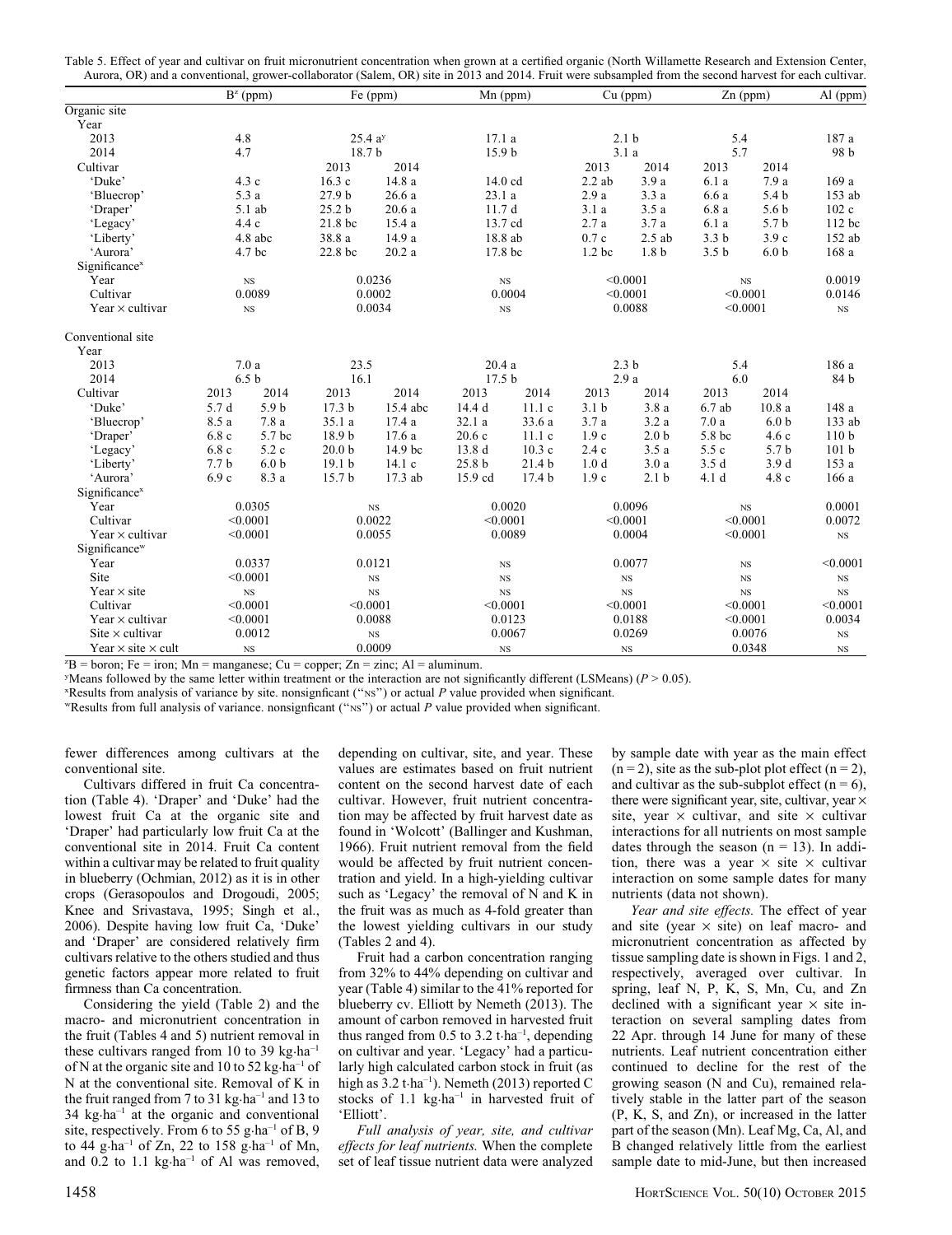

Fig. 1. Effect of year and site on the concentration of macronutrients in northern highbush blueberry leaves. Values are means of six cultivars grown at each site and amendment–mulch at the organic site. ''Organic'' = certified, organic blueberry site at the North Willamette Research and Extension Center, Aurora, OR; "Conventional" = conventionally managed grower-collaborator site, Salem, OR.  $A$  = nitrogen;  $B$  = phosphorus;  $C$  = potassium;  $D$  = magnesium;  $E$  = calcium;  $\mathbf{F} = \text{suffix.}$  The interaction of year  $\times$  site is significant at \*P  $\leq$  0.05, \*\*P  $\leq$  0.01, \*\*\*P  $\leq$  0.001, and \*\*\*\*P  $\leq$  0.0001.

slightly (Mg) or greatly (Ca, Al, and B) for the rest of the growing season (Figs. 1 and 2).

Our findings for changes in leaf N, P, Mg, and Ca through the season are similar to those reported for northern highbush blueberry cv. Rubel in Massachusetts (Bailey et al., 1962) and cv. Jersey in North Carolina (Chuntanaparb and Cummings, 1980) and for rabbiteye blueberry (Vaccinium virgatum Aiton) cv. Tifblue in Mississippi (Spiers, 1982). However, our findings disagree with those of Clark et al. (1989) who reported little change in leaf Ca, Mg, S, or Zn in 'Bluecrop' over various sample dates in diverse commercial fields in Arkansas.

In our study, despite relatively large differences in management and yield, the pattern in leaf nutrient concentration over sampling time was relatively similar between sites and years. Bailey et al. (1962) found a significant effect of year on many measured leaf nutrients in 'Rubel', but reported the trends between years were very similar.

Amendment–mulch effect, organic site. Preplant amendment and surface mulch type at the organic site only had a significant effect on leaf Mn and Al (Fig. 3). While there was

a significant cultivar  $\times$  mulch interaction on one sample date for leaf Mn (23 Apr. 2013), there were more for leaf Al concentration (4 of 13 sample dates in 2013 and 2 dates in 2014). However, there were no consistent cultivar differences among these sample dates (data not shown). Leaf Mn and Al concentrations were higher when plants were grown with weed mat than with organic mulch on most sample dates in 2013–14 (Fig. 3), because soil pH was lower under weed mat (5.3 in Oct. 2014) than when preplant amendment and organic mulch were used (6.2). The soil pH in the organic mulch treatment was above that recommended for blueberry (4.5–5.5; Hart et al., 2006), likely a result of the preplant incorporation of the yard debris compost which had a pH of 7.5 (data not shown). Clark et al. (1989) found that mulch increased soil pH relative to bare soil and increased leaf Ca. In our study, we found no effect of mulch type on leaf Ca, despite the high Ca content of the compost and resulting increase in soil Ca in this treatment. In addition, there was no amendment–mulch effect on leaf K or N despite differences in soil N and K in autumn.

The N released from the compost and the K may not be readily available to the plants at the period of greatest demand for shoot growth.

Cultivar effects at each site. The effect of cultivar on leaf tissue nutrient concentration over the 2013 growing season is shown in Figs. 4–7. The pattern of change in each nutrient over the season was quite similar between 2013 and 2014 (Figs. 1 and 2; cultivar data for 2014 not shown) with some notable exceptions: 1) leaf N concentration at the conventional site was greater in 2014 than in 2013, likely a result of the grower applying a greater rate of N fertilizer (Table 1); and 2) leaf Zn was higher on some sample dates at the conventional site in 2014, because the grower applied a fungicide containing Zn (Ziram®, 16.25% Zn; United Phosphorus, Inc., King of Prussia, PA). We therefore chose to present the results for 2013 in Figs. 4–7.

There was a significant effect of cultivar on leaf N concentration on many sample dates at the conventional site (Fig. 4), but not at the organic site (Fig. 5). 'Liberty' had the highest leaf N throughout much of the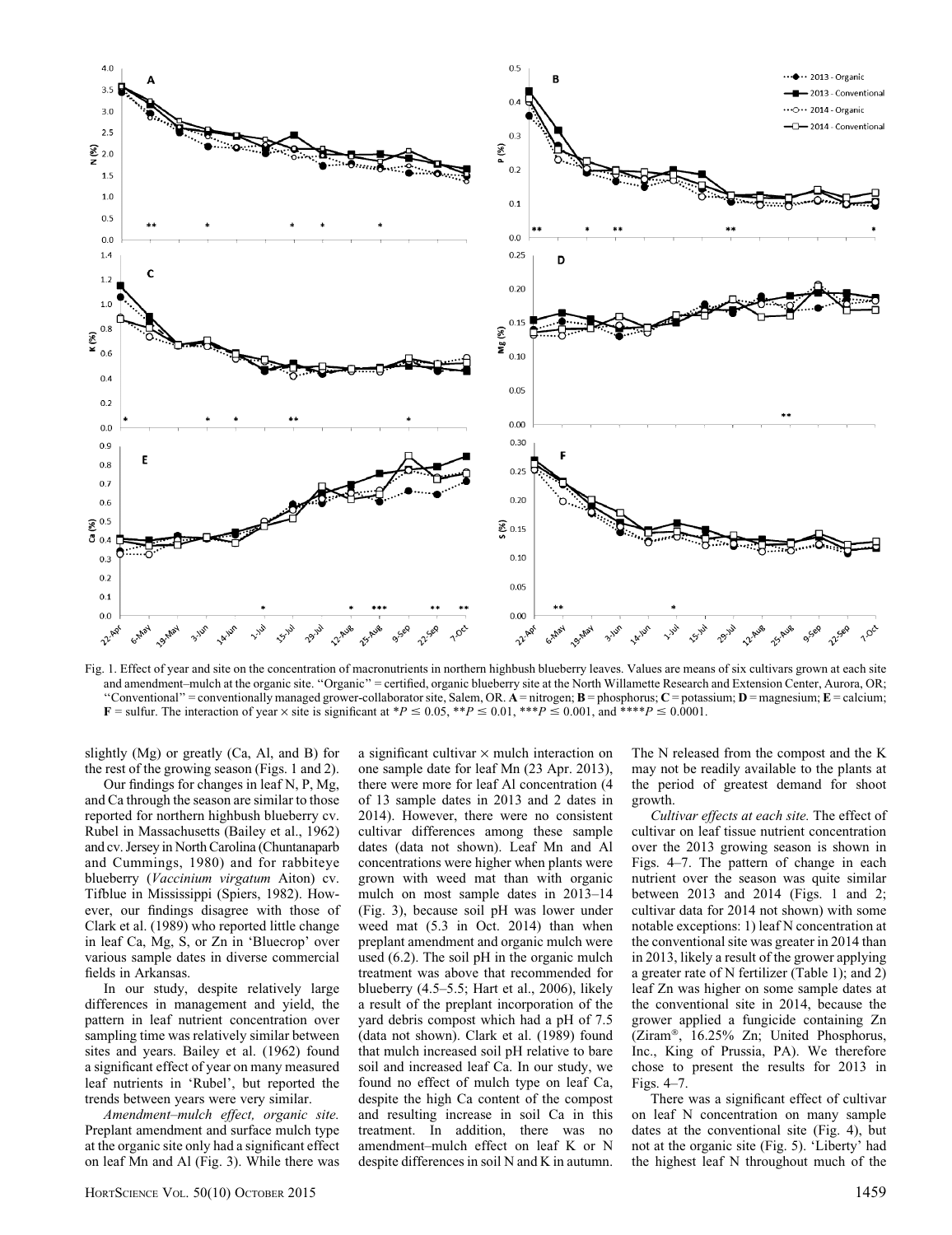

Fig. 2. Effect of year and site on the concentration of micronutrients in northern highbush blueberry leaves. Values are means of six cultivars grown at each site and amendment–mulch at the organic site. "Organic" = certified, organic blueberry site at the North Willamette Research and Extension Center, Aurora, OR; "Conventional" = conventionally managed grower-collaborator site, Salem, OR.  $A =$  boron;  $B =$  manganese;  $C =$  iron;  $D =$  copper;  $E =$  zinc;  $F =$  aluminum. The interaction of year  $\times$  site is significant at \*P  $\leq$  0.05, \*\*P  $\leq$  0.01, \*\*\*P  $\leq$  0.001, and \*\*\*\*P  $\leq$  0.0001.

season at the conventional site. Leaf N leveled off in the late July to mid-August period, regardless of cultivar or fruiting season. Our findings agree with those reported by Bailey et al. (1962) in 'Rubel'; however, they speculated that leaf N leveled off during this period, because this was the fruit ripening period. This is likely not the case as all cultivars leveled off at this time regardless of fruiting season (Table 2).

In the spring, 'Legacy' had lower leaf N, Mg, Ca, and S than most other cultivars at both sites (except for N at the organic site). It is possible that 'Legacy' had different leaf nutrient concentrations than the other cultivars on many sampling dates, because this is the only cultivar studied with a significant percentage of southern highbush blueberry (Vaccinium darrowii Camp.) in its parentage. 'Legacy' and 'Bluecrop' had a lower leaf K than most other cultivars in spring at both sites. There were relatively large differences among cultivars in leaf Mg, Ca, and K when leaves were sampled from approximately mid-July to autumn at both sites (Figs. 4 and 5). 'Duke' and 'Bluecrop' tended to have the highest leaf K during this period, whereas 'Legacy' and 'Liberty' had the lowest. 'Bluecrop' also

had the highest fruit K and 'Legacy' and 'Liberty' were amongst the lowest in fruit K (Table 4). The pattern of changes in leaf K over the season disagree with that reported by Bailey et al. (1962) who found that leaf K declined from spring to midsummer and then increased to levels higher than those measured in spring. They speculated that K accumulated in leaves after fruit harvest. While we did observe a slight increase in leaf K from the lowest levels measured at the beginning of July to leaf senescence (Figs. 4 and 5), all cultivars accumulated leaf K at about the same time. Also, while early- and midseason fruiting cultivars such as 'Duke' and 'Bluecrop' did have the highest leaf K in late season, so did 'Aurora' which was fruiting at that time. Spiers (1982) reported that the best time to sample 'Tifblue' rabbiteye blueberry for leaf K was during fruiting when levels were most stable. In the diverse northern highbush blueberry cultivars studied here, this was not the case.

'Bluecrop' and 'Draper' had the greatest leaf Mg at the conventional site and were amongst the highest at the organic site. 'Aurora' had the lowest leaf Mg at both sites. The differences between cultivars in leaf Mg (Figs. 4 and 5) were relatively large compared with what was observed in fruit (Table 4).

There were greater differences in leaf Ca among cultivars at the conventional site than at the organic site. At both sites, 'Draper' and 'Legacy' had higher leaf Ca than 'Duke'. Leaf Ca in 'Draper' was much higher at the conventional site than at the organic site. Considering that 'Draper' had the highest leaf Ca (Table 6) and amongst the lowest fruit Ca (Table 4), it is possible that new shoot growth may be a sink for Ca in some cultivars, thus reducing fruit Ca. The grower at the conventional site fertilized with a higher rate of N in 2014 than in 2013 (Table 1), leading to an increase in leaf Ca in 2014. However, higher rates of N fertilizer have been found to reduce leaf Ca (Ballinger and Kushman, 1966; Spiers, 1983) and fruit Ca (Ballinger and Kushman, 1966) in blueberry. The higher rate of N at the conventional site in 2014 may have increased vigor in 'Draper', reducing fruit Ca. There did not appear to be a negative correlation between leaf Ca and fruit Ca among the cultivars, indicating there may be genetic differences for growth and Ca allocation within the plant.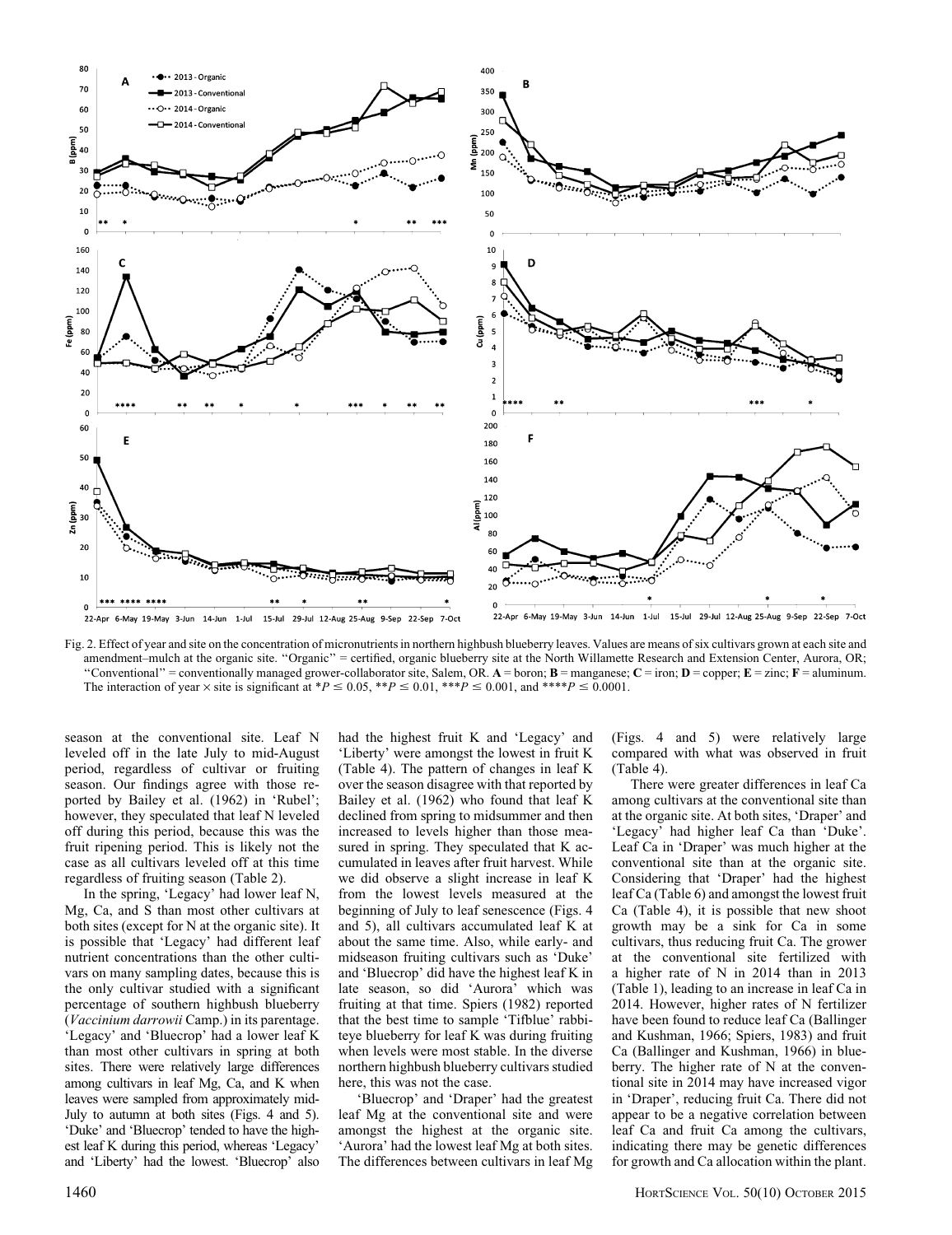

Fig. 3. Effect of amendment–mulch treatment on the concentration of leaf manganese (Mn) in 2013 (A) and 2014 (B) and leaf aluminum (Al) in 2013 (C) and 2014 (D) at the certified, organic blueberry site, North Willamette Research and Extension Center, Aurora, OR. Values are the mean of six cultivars. ''Sawdust'' = preplant amendment with yard debris compost and sawdust and mulched with both products; ''weedmat'' = no preplant amendment and mulched with sawdust topped with permeable, black, polyethylene groundcover. The main effect of amendment–mulch is significant at  $*P \le 0.05, **P \le 0.01, **P \le 0.001$ , and  $*^*P \leq 0.0001.$ 

There were larger differences among cultivars in leaf micronutrient concentration throughout the season at the conventional site (Fig. 6) than at the organic site (Fig. 7). The soil at the conventional site ranged from pH 4.0 in 'Bluecrop' to pH 5.4 in 'Legacy' (data not shown). 'Bluecrop' had a higher leaf Mn, Al, and Fe on many sample dates and leaf B in the late season than the other cultivars at the conventional site (Fig. 6), but only had slightly higher leaf Mn at the organic site (Fig. 7). Leaf Fe and Al in 'Bluecrop' may have been more variable at the conventional site than for the other cultivars because this cultivar was irrigated by sprinklers, potentially causing more contamination from soil/dust on leaves before analysis. Leaf B was low at the organic site likely due to low soil B  $(< 0.5$  mg·kg<sup>-1</sup>).

Leaf carbon. Leaf carbon (C) averaged  $\approx$  52% of dry weight on the first sample date at bloom and declined slightly to  $\approx 48\%$  to 50% in mid-June to 1 July, depending on site and year (data not shown). In mid-July to the end of July, depending on year, leaf C increased to  $\approx$  54%, after which it declined again to an average of 50%; the peak of this shift was 1 week later in 2014 than in 2013 leading to a significant difference in leaf C in late July (Table 6). By the end of the season, in September, leaf C averaged 52% again (data not shown). The reason for these changes in leaf C is not clear as all cultivars followed the same pattern regardless of fruiting season. 'Legacy' had a greater leaf C at both sites on most sample dates (data not shown), including in late July (Table 6),

which was particularly interesting considering this cultivar also had the greatest C stock in harvested fruit (see above). Our results are similar to what was reported for 'Elliott' (leaf C averaged 52% over two seasons) by Nemeth (2013).

Recommended leaf sampling date. The current recommended leaf tissue sampling time to compare plant nutrient status to published sufficiency levels is in late July to early August (Hart et al., 2006). In our study, the measured leaf nutrient concentrations were within the current published sufficiency levels on many sample dates throughout the season for P, Mg, S, Mn, and Zn, on many dates in midseason for K and Ca, and from mid to late-season for B and Fe (Figs. 4–7). However, leaf N was only within the recommended standards when sampled in late-July to early August, agreeing with Clark et al. (1989). Leaf nutrient concentrations were relatively stable when sampling from late July to late August for most nutrients. However, leaf Ca and B (particularly at the conventional site) was increasing during this period for many cultivars. Leaf Mg was also variable during this period for some cultivars. While, there was thus no period where all nutrients were relatively stable, the current recommended period of late July to early August remains a good compromise based on our findings.

When leaf sampling dates of 30 July and 12 Aug. were compared along with year and cultivar effects at each site, there was a significant effect ( $P \le 0.05$ ) of leaf sample date, year, and cultivar as well as many interactions at each site (data not shown). At the organic site, leaf N, P, S, and Zn were higher in leaves when sampled on 30 July than on 12 Aug., whereas the opposite was found for leaf Mg, K, Ca, and B. At the conventional site, leaf N, S, and Zn were higher when sampled on 30 July than on 12 Aug., but the opposite was found for leaf Al. Leaf nutrient concentrations, when averaged over cultivar, were within the current recommended standards (Hart et al., 2006) for both sample dates, except for a lower leaf N, P, B and Cu (on both sample dates) when sampled on 12 Aug. at the organic site and a lower leaf Cu (on both sample dates) and a higher leaf N when sampled on 30 July at the conventional site. We have presented the results for leaf tissue sampling at the end of July in Table 6.

At the organic site, there was a significant effect of cultivar on leaf P, Mg, K, Ca, S, B, Mn, Cu, and Zn and a year  $\times$  cultivar interaction on leaf Mg and Ca (Table 6). At the conventional site, cultivar had a significant effect on all leaf nutrients except for S. There was also a year  $\times$  cultivar effect on leaf Mg, K, Fe, and Al. Eaton and Meehan (1971) found that 11 cultivars of northern highbush blueberry grown in British Columbia, Canada (none of which were the same as the ones we studied) differed in most leaf nutrients in August when plants were unfertilized.

Leaf P levels were at the low end of the current sufficiency range at both sites, with 'Bluecrop' and 'Aurora' having the highest leaf P. While leaf P was just below the lower end of the sufficiency range, there was no evidence of P deficiency and soil P was well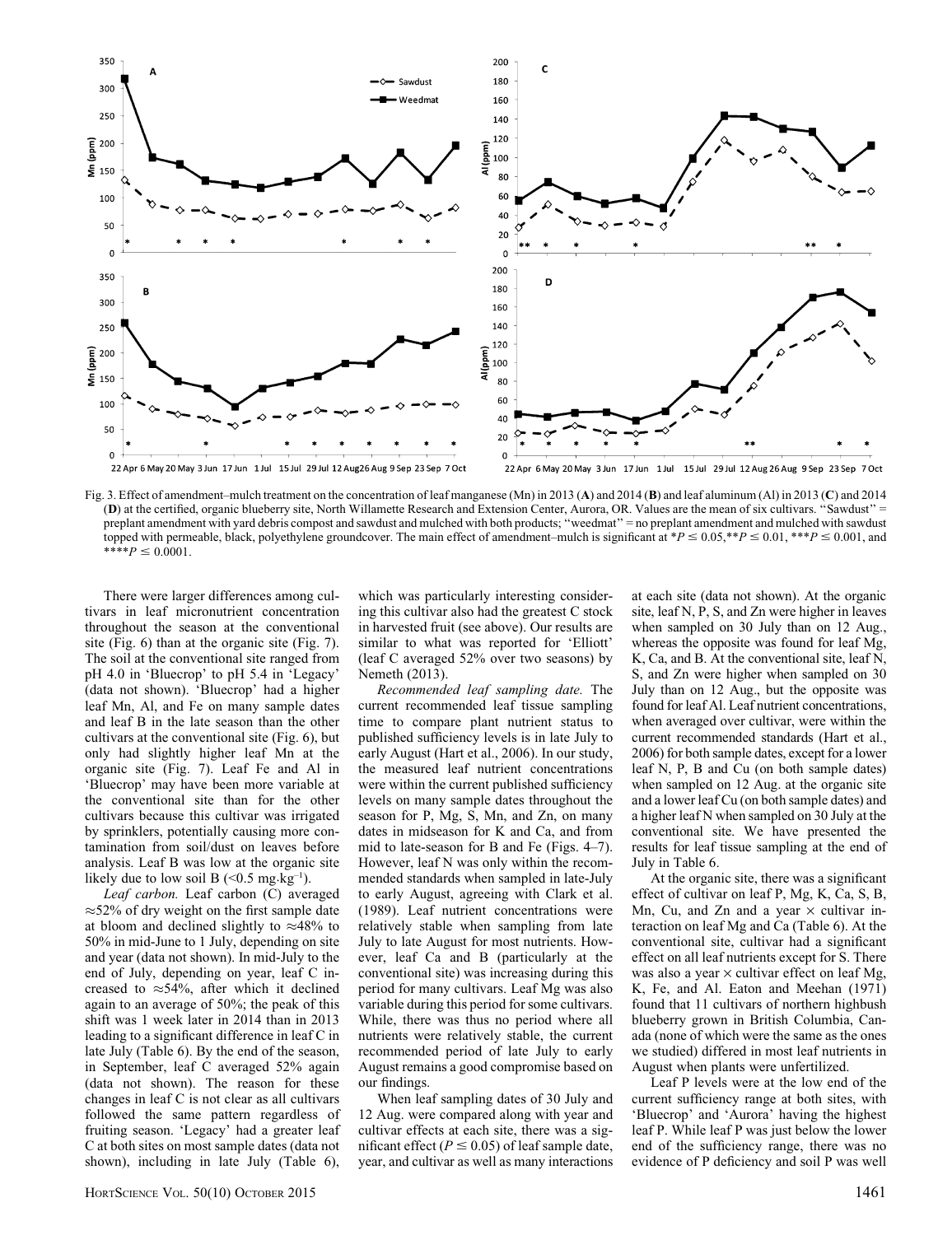

Fig. 4. Effect of cultivar on the concentration of macronutrients in leaves when sampled over the growing season in 2013 at the conventionally managed growercollaborator site, Salem, OR. A = nitrogen;  $B$  = phosphorus;  $C$  = potassium;  $D$  = magnesium;  $\overline{E}$  = calcium;  $F$  = sulfur. The main effect of cultivar is significant at \* $P \le 0.05$ , \*\* $P \le 0.01$ , \*\*\* $P \le 0.001$ , and \*\*\*\* $P \le 0.0001$ .

above recommended levels. In other northern highbush blueberry studies, leaf P was either below current sufficiency levels or borderline low (0.11% P) (Bailey et al., 1962; Chuntanaparb and Cummings, 1980; Eaton and Meehan, 1971), whereas Spiers (1982) reported higher leaf P (0.15%) at this sampling time in 'Tifblue' rabbiteye blueberry. Floricane- (Archbold et al., 1989; Clark et al., 1988; Naraguma and Clark, 1998) and primocanefruiting (Strik, 2015) blackberry cultivars were also reported to have a leaf P below recommended sufficiency levels when sampled in late July/early August.

Even though leaf N was significantly lower in 2013 than in 2014 at both sites, it was barely below current sufficiency levels only at the organic site (Table 6). Leaf N may have increased at the conventional site as more N fertilizer was applied in 2014 (Table 1), since leaf N is positively correlated with fertilization rate in blueberry (Bañados et al., 2012; Retamales and Hanson, 1990; Spiers, 1983). There was no cultivar effect on leaf N at the organic site, whereas 'Draper' had a higher leaf N than all other cultivars at the conventional site.

Leaf K was highest in 'Duke' and 'Aurora' and lowest in 'Legacy' at the organic site. At the conventional site, 'Legacy' had the lowest leaf K in 2013, whereas 'Legacy', 'Liberty', and 'Draper' all had a lower leaf K in 2014 than the other cultivars. Leaf K of 'Legacy' was below the current recommended sufficiency levels at the organic site and in 2013, along with 'Draper', at the conventional site. Leaf K may be lower in 'Legacy', because it has such a high yield (Table 2). Leaf N and K have been reported to be negatively correlated with yield of 'Wolcott' (Ballinger, 1966; Ballinger and Kushman, 1966; Ballinger et al., 1963). However, other than for leaf K and yield in 'Legacy' we found no clear relationship between yield and leaf K among cultivars, although statistical analysis was not possible (Tables 2 and 6).

There was a year  $\times$  cultivar effect on leaf Mg at both sites mainly because some cultivars showed an increase in leaf Mg from 2013 to 2014 whereas others remained the same (Table 6). 'Aurora' and 'Bluecrop' tended to have the highest leaf Mg at both sites, whereas 'Draper' had a similar leaf Mg to 'Bluecrop' only at the organic site. The

leaf Mg measured in our study was similar to what has been reported elsewhere at the same sampling time (Bailey et al., 1962; Clark et al., 1989).

There was a year  $\times$  cultivar effect on leaf Ca at the organic site because most cultivars had a similar leaf Ca between years whereas the leaf Ca of 'Aurora' decreased from 2013 to 2014. 'Draper' had the highest leaf Ca at both sites and was above current sufficiency levels at the conventional site. Leaf Ca was reportedly lower for 'Rubel' at this same time of year (0.23% to 0.27%) in Michigan (Bailey et al., 1962), but Clark et al. (1989) in Arkansas reported similar leaf Ca in 'Bluecrop' in August. Leaf Ca was not apparently related to fruit Ca among cultivars (Tables 4 and 6).

The only cultivar with leaf B within the recommended sufficiency range at the organic site was 'Bluecrop' (Table 6). At the conventional site, only 'Liberty' and 'Aurora' had a leaf B below sufficiency levels. Soil B was low at these sites as mentioned previously, and foliar B was not applied during the study period. 'Aurora' had the lowest leaf B at both sites.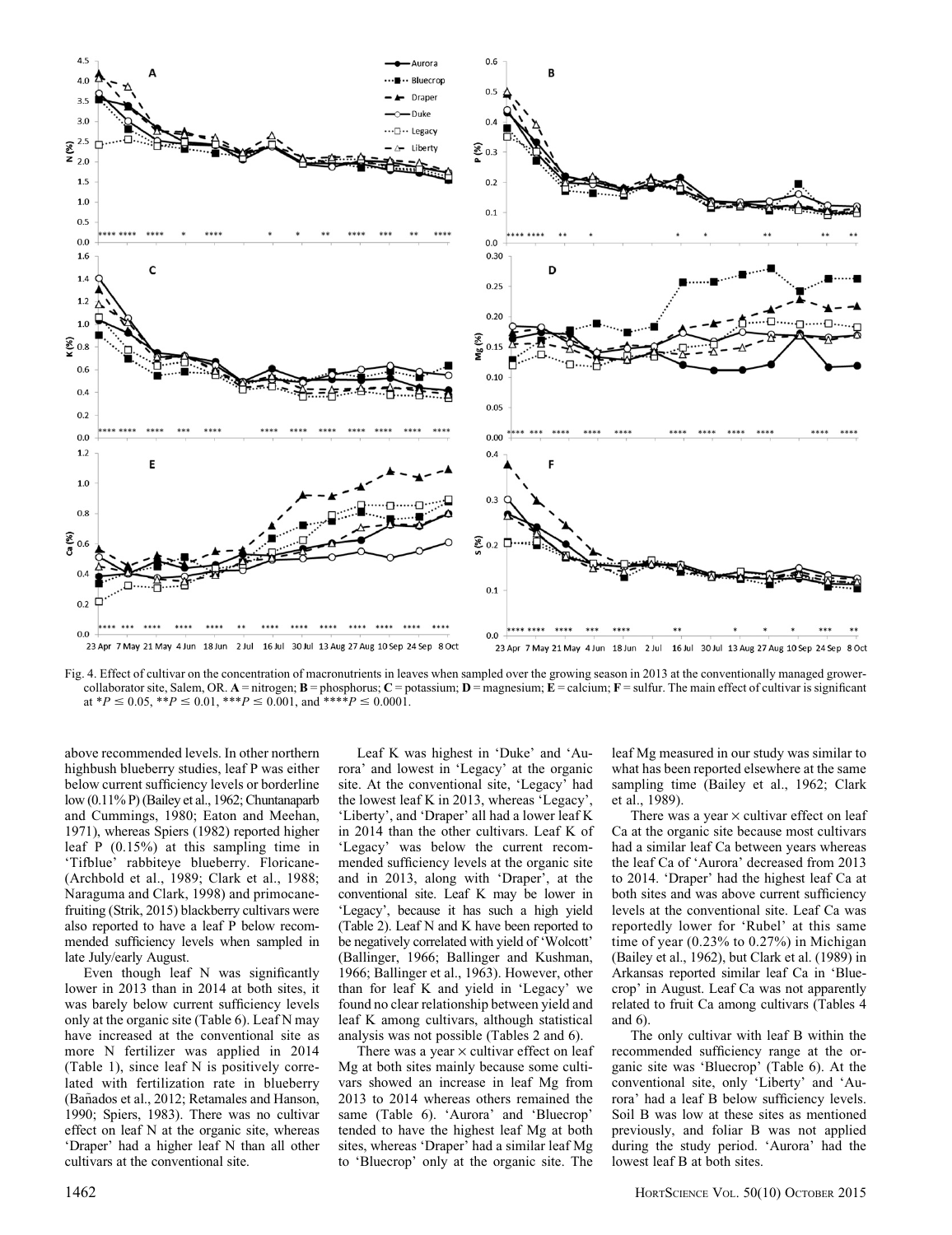

Fig. 5. Effect of cultivar on the concentration of macronutrients in leaves when sampled over the growing season in 2013 at the certified, organic blueberry site, North Willamette Research and Extension Center, Aurora, OR. Averaged over mulch type.  $A = nitrogen$ ;  $B = phosphorus$ ;  $C = potassium$ ;  $D = magnesium$ ;  $E = optasm$ calcium; F = sulfur. The main effect of cultivar is significant at \*P  $\leq$  0.05, \*\*P  $\leq$  0.01, \*\*\*P  $\leq$  0.001, and \*\*\*\*P  $\leq$  0.0001.

Leaf Fe levels were very variable among sites and years, likely due to the presence of some dust on leaves that were not washed before analysis. Leaf Fe was higher, on average, at the conventional site where there was bare soil in the row, as compared with weed mat or organic mulch at the organic site (Figs. 6 and 7). Leaves were not washed before analysis per standard recommendation (Hart et al., 2006). 'Bluecrop' had the highest leaf Fe at the conventional site in both years, likely due to sprinkler irrigation increasing the amount of dust on leaves, as mentioned previously (Table 6).

Leaf Cu was lower than current sufficiency levels in all cultivars and sites except for 'Legacy' at the conventional site. 'Legacy' had higher leaf Cu than the other cultivars at both sites. Leaf Zn was higher in 'Duke' and 'Legacy' than in the other cultivars at both sites, whereas 'Liberty' had particularly low leaf Zn at the conventional site. There are no published sufficiency levels for leaf Al which was unaffected by cultivar at the organic site. Leaf Al was greater in 'Duke', 'Bluecrop', and 'Draper' than the other cultivars at the conventional site; again levels may have been higher as a result of dust contamination on leaves.

Leaf Mn was affected by cultivar at both sites with 'Aurora' having particularly low levels (Table 6). At the conventional site, leaf Mn may have been higher in 'Bluecrop', because this cultivar was growing in a 4.0 pH soil. However, soil pH did not appear to be solely related to leaf Mn levels as 'Aurora', which had the lowest leaf Mn, was growing in a similar soil pH (4.5) to that of 'Draper' (pH 4.7) which had significantly higher leaf Mn. While soil conditions, particularly pH, affect leaf Mn and leaf Al (Fig. 3), there also appear to be cultivar differences in leaf Mn and Al under some conditions or sites (Table 6).

Based on our results, sampling cultivars separately for tissue analysis in late July to early August would still be advised to better manage nutrient programs (Hart et al., 2006). While the magnitude of the difference among blackberry cultivars may depend on how different they are genetically (Clark et al., 1988), this did not appear to be the case in our study—of the those studied here, 'Duke' is a parent of 'Liberty' and 'Aurora', for example, yet these cultivars differed considerably in leaf and fruit nutrient content. The magnitude of the difference in leaf nutrients among cultivars at the recommended sampling time may thus depend on how they respond to available soil and fertilizer nutrients and in the amount of nutrient allocated to fruit, particularly for N and K, as related to fruiting season.

#### Conclusions

The findings of this study indicate that the best sampling time to determine plant nutrient status in northern highbush blueberry should remain the late July to mid-August period (Hart et al., 2006) when most nutrients were relatively stable, regardless of cultivar or fruiting season. Sampling cultivars after harvest, as recommended in the southeastern United States (Krewer et al., 2007) is not recommended in the Pacific northwestern region because many of the mid- to lateseason cultivars studied naturally have leaf tissue levels outside the current recommended standards after fruit harvest. All cultivars studied followed a similar pattern in leaf nutrient changes over the season, with the exception of relatively large variability in many of the micronutrients and Mg. We confirmed that leaf Mn and Al are good indicators of a reduction in soil pH. Leaf Al in blueberry was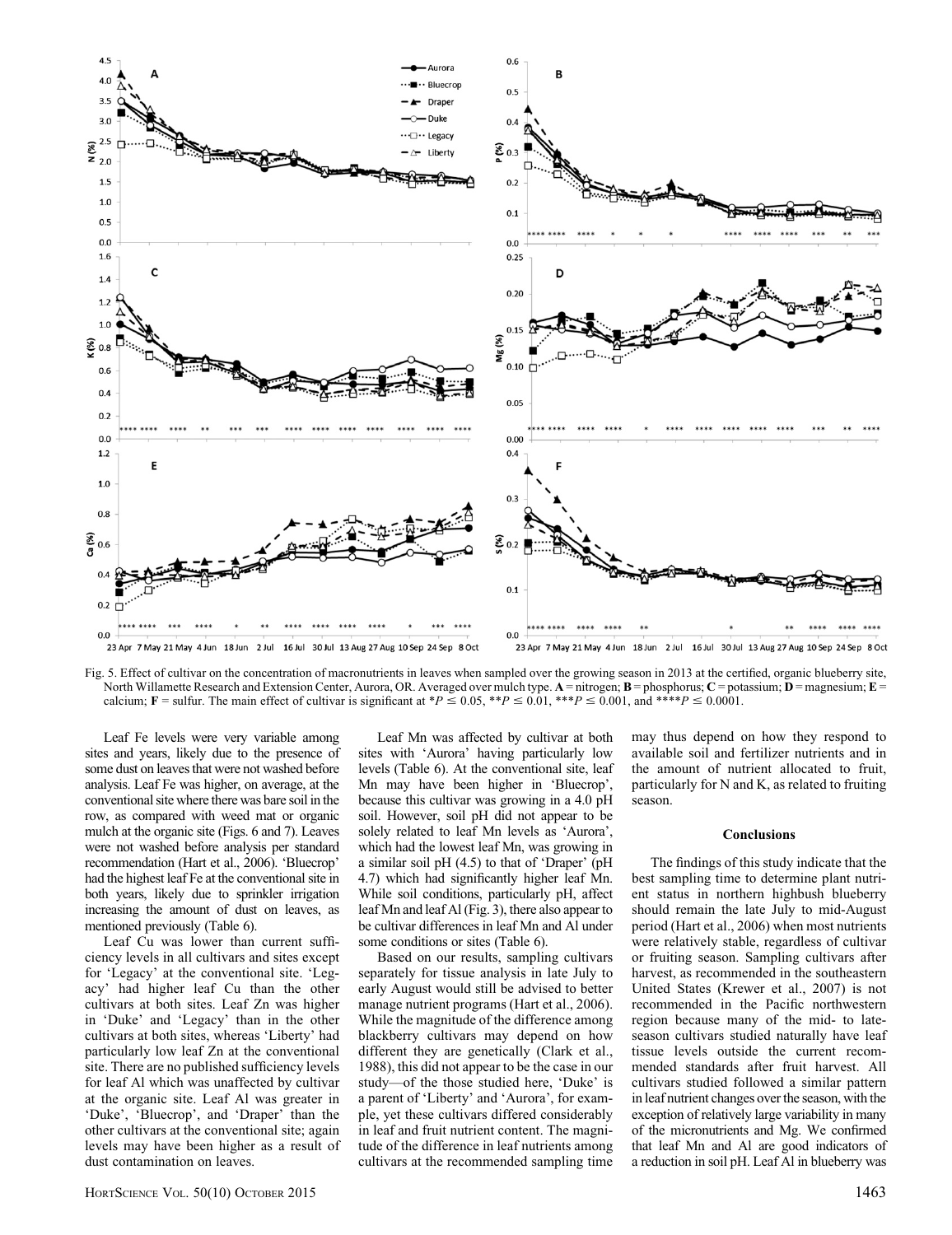|                                                                                                                                                                                                                                                                                                                                                                                                   |                          |                   |                   |                   | Macronutrients (%)             |                                                                                                                                                                                                                                               |                     |                                             |                       |                     |                     |                | Micronutrients (ppm) |                                                  |                        |                             |
|---------------------------------------------------------------------------------------------------------------------------------------------------------------------------------------------------------------------------------------------------------------------------------------------------------------------------------------------------------------------------------------------------|--------------------------|-------------------|-------------------|-------------------|--------------------------------|-----------------------------------------------------------------------------------------------------------------------------------------------------------------------------------------------------------------------------------------------|---------------------|---------------------------------------------|-----------------------|---------------------|---------------------|----------------|----------------------|--------------------------------------------------|------------------------|-----------------------------|
|                                                                                                                                                                                                                                                                                                                                                                                                   | $\sum_{\alpha}^{\infty}$ | $\sim$            | Mg                |                   | ×                              | ී                                                                                                                                                                                                                                             |                     | S                                           | ◡                     | $\mathbf{m}$        | $_{\rm Fe}$         |                | $\sum_{i=1}^{n}$     | ්                                                | $\mathbb{Z}^n$         | ₹                           |
| l'issue standards <sup>3</sup><br>Organic site<br>Treatment                                                                                                                                                                                                                                                                                                                                       | $1.76 - 2.0$             | $0.11 - 0.4$      |                   | $0.13 - 0.25$     | $0.41 - 0.7$                   | $0.41 - 0.8$                                                                                                                                                                                                                                  |                     | $0.11 - 0.16$                               | n/a                   | $30 - 80$           | $60 - 200$          |                | $30 - 350$           | $5 - 15$                                         | $8 - 30$               | n/a                         |
| Year                                                                                                                                                                                                                                                                                                                                                                                              |                          |                   |                   |                   |                                |                                                                                                                                                                                                                                               |                     |                                             |                       |                     |                     |                |                      |                                                  |                        |                             |
| 2013                                                                                                                                                                                                                                                                                                                                                                                              | 1.73 b <sup>w</sup>      | 0.11 <sub>b</sub> | 0.16b             |                   | 0.43                           | 0.60 <sub>b</sub>                                                                                                                                                                                                                             |                     |                                             | 49.0b                 | 23.6                | $141a$<br>54 b      |                | $105$<br>$121$       |                                                  | 11.1                   | $\frac{131}{58}$ b          |
| 2014                                                                                                                                                                                                                                                                                                                                                                                              | 1.96 a                   | 0.12a             | 0.18a             |                   | 0.47                           | $0.62~\rm{a}$                                                                                                                                                                                                                                 |                     | $\begin{array}{c} 0.12 \\ 0.12 \end{array}$ | 54.1 a                |                     |                     |                |                      | $3.\overline{2}$                                 | 10.5                   |                             |
| Cultivar                                                                                                                                                                                                                                                                                                                                                                                          |                          |                   | 2013              | 2014              |                                | 2013                                                                                                                                                                                                                                          | 2014                |                                             |                       |                     |                     |                |                      |                                                  |                        |                             |
| 'Duke'                                                                                                                                                                                                                                                                                                                                                                                            | 1.86                     | a<br>0.13         | 0.15c             | 0.18bc            | 0.50                           | 0.51d                                                                                                                                                                                                                                         | 0.56d               | $0.124$ abc                                 | $51.5$ bc<br>$51.8$ b |                     |                     |                |                      | $\circ$                                          | ದ                      |                             |
| 'Bluecrop'                                                                                                                                                                                                                                                                                                                                                                                        | 1.85                     | 0.11b             | 0.19a             | 0.21a             | $\alpha$ .<br>$\alpha$<br>0.47 | $0.58\,\mathrm{\,bc}$                                                                                                                                                                                                                         | $0.32$ bc           | ರ<br>0.118                                  |                       | $24.2$ bc<br>22.1 c | 2822                |                | $\frac{84}{158}$ a   | $\circ$<br>$3.\overline{2}$<br>2.8               | $\circ$<br>13.1        |                             |
| 'Draper'                                                                                                                                                                                                                                                                                                                                                                                          | 1.83                     | 0.11 b            | 0.19a             | 0.21a             | 0.42                           | 0.73a                                                                                                                                                                                                                                         | $0.81\ a$           | $\epsilon$<br>0.128                         | 51.3c                 |                     |                     |                | 115b                 |                                                  | $\circ$<br>9.9         |                             |
| 'Legacy'                                                                                                                                                                                                                                                                                                                                                                                          | 1.90                     | 0.11 b            | 0.17b             | 0.19 <sub>b</sub> | ಂ ಕ ಕ<br>0.39                  | 0.63b                                                                                                                                                                                                                                         | 0.66b               | $0.125$ ab                                  | a<br>52.3             | $30.8a$<br>$25.4b$  |                     |                | $122$ ab             | $3.7 b$<br>4.8 a                                 | $\mathfrak{a}$<br>12.1 |                             |
| 'Liberty'                                                                                                                                                                                                                                                                                                                                                                                         | 1.86                     | 0.11 b            | $0.16bc$          | 0.18c             | 0.41                           | $0.59~\rm{bc}$                                                                                                                                                                                                                                | $0.60\;\mathrm{cd}$ | $0.121$ bcd                                 | 51.3c                 |                     | 103                 |                | 130ab                | 3.1c                                             |                        |                             |
| 'Aurora'                                                                                                                                                                                                                                                                                                                                                                                          | 1.79                     | 0.12a             | 0.13d             | 0.13d             | $\mathfrak{a}$<br>0.52         | $0.55$ cd                                                                                                                                                                                                                                     | 0.49e               | 0.120cd                                     | 51.3c                 | $22.4 c$<br>16.6 d  | 103                 |                | $\circ$<br>69        | $\circ$<br>2.8                                   | $9.4c$<br>11.0b        | 328888                      |
| Significance <sup>x</sup>                                                                                                                                                                                                                                                                                                                                                                         |                          |                   |                   |                   |                                |                                                                                                                                                                                                                                               |                     |                                             |                       |                     |                     |                |                      |                                                  |                        |                             |
| Year                                                                                                                                                                                                                                                                                                                                                                                              | 0.0007                   | 0.027             | 0.009             |                   | 2                              | $0.011\,$                                                                                                                                                                                                                                     |                     | SN                                          | 0.0001                | XS                  | 0.006               |                | XS                   | SN                                               | XS                     | 0.0002                      |
| Cultivar                                                                                                                                                                                                                                                                                                                                                                                          | <b>S</b>                 | 0.0001            | 0.0001            |                   | 0.0001                         | 0.0001                                                                                                                                                                                                                                        |                     | 0.003                                       | 0.0001                | 0.0001              | XS                  |                | 0.0001               | 0.0001                                           | $-0.0001$              | XS                          |
| Year x cultivar                                                                                                                                                                                                                                                                                                                                                                                   | SN                       | X                 | 0.031             |                   | $_{\rm NS}$                    | 0.019                                                                                                                                                                                                                                         |                     | $_{\rm NS}$                                 | SN                    | SN                  | SN                  |                | XS                   | SN                                               | XS                     | XS                          |
| Conventional site                                                                                                                                                                                                                                                                                                                                                                                 |                          |                   |                   |                   |                                |                                                                                                                                                                                                                                               |                     |                                             |                       |                     |                     |                |                      |                                                  |                        |                             |
| Year                                                                                                                                                                                                                                                                                                                                                                                              |                          |                   |                   |                   |                                |                                                                                                                                                                                                                                               |                     |                                             |                       |                     |                     |                |                      |                                                  |                        |                             |
| 2013                                                                                                                                                                                                                                                                                                                                                                                              | 2.00 <sub>b</sub>        | 0.13              | 0.17              |                   | 0.45                           | 0.65b                                                                                                                                                                                                                                         |                     | 0.13 <sub>b</sub>                           | 48.7b                 | 46.8                | 121                 |                | 146                  | a<br>$\frac{4.5}{3.9}$                           | 12.2                   | 110                         |
| 2014                                                                                                                                                                                                                                                                                                                                                                                              | 2.13a                    | 0.13              | 0.18              |                   | 0.50                           | $0.69\,\mathrm{a}$                                                                                                                                                                                                                            |                     | 0.14a                                       | 52.8a                 | 48.4                | 65                  |                | 153                  | م                                                | 13.1                   | 64                          |
| Cultivar                                                                                                                                                                                                                                                                                                                                                                                          |                          |                   | 2013              | 2014              | 2014<br>2013                   |                                                                                                                                                                                                                                               |                     |                                             |                       |                     | 2013                | 2014           |                      |                                                  |                        | 2014<br>2013                |
| 'Duke'                                                                                                                                                                                                                                                                                                                                                                                            | 2.03 <sub>b</sub>        | $0.131$ ab        | 0.16c             | 0.20c             | 0.55b<br>0.49a                 | 0.54d                                                                                                                                                                                                                                         |                     | 0.14                                        | 50.7 abc              | $\circ$<br>55.2     | 147b                | $73b$<br>115 a | $104$ cd             | $4.7b$<br>4.6 b                                  | 16.1                   | 136b                        |
| Bluecrop'                                                                                                                                                                                                                                                                                                                                                                                         | 2.03 <sub>b</sub>        | 0.118 c           | 0.26a             | 0.26a             | 0.61a<br>0.50a                 | $0.69 b$                                                                                                                                                                                                                                      |                     | 0.14                                        | 50.6 bc               | $\epsilon$<br>74.4  | 274a                |                | 231 a                |                                                  | പ്പ<br>13.3            | 75 b<br>107 a<br>250a       |
| 'Draper'                                                                                                                                                                                                                                                                                                                                                                                          | 2.19a                    | 0.119c            | 0.19 <sub>b</sub> | 0.22 <sub>b</sub> | 0.46c<br>0.39c                 | $0.97$ a                                                                                                                                                                                                                                      |                     | 0.14                                        | 50.9ab                | 67.9 b              | 108bc               |                | 225a                 |                                                  | $\circ$<br>11.2        | 69b<br>107b                 |
| 'Legacy'                                                                                                                                                                                                                                                                                                                                                                                          | 2.02 <sub>b</sub>        | $0.124$ bc        | 0.16c             | 0.16d             | 0.41c<br>0.36d                 | $0.64\,\mathrm{bc}$                                                                                                                                                                                                                           |                     | 0.13                                        | 51.5a                 | 33.3 d              | 61 d                | $047$<br>$047$ | 132b                 | $0 a 0 d$<br>$0 a 0 d$<br>$0 a 0 d$<br>$0 a 0 d$ | ದ<br>$15.4$<br>8.8     | $\circ \circ \circ$<br>45 c |
| 'Liberty'                                                                                                                                                                                                                                                                                                                                                                                         | $2.08\,\mathrm{\,b}$     | $0.127$ abc       | 0.14c             | 0.15d             | 0.43 b                         | 0.57d                                                                                                                                                                                                                                         |                     | 0.13                                        | 50.0c                 | $29.8~\mathrm{de}$  | $74$ cd             |                | $117$ bc             |                                                  | ರ                      | 3.34<br>65 c                |
| 'Aurora'                                                                                                                                                                                                                                                                                                                                                                                          | 2.03 <sub>b</sub>        | 0.136a            | 0.11d             | $\circ$<br>0.12   | $0.45c$<br>$0.52b$<br>0.51a    | $0.59$ cd                                                                                                                                                                                                                                     |                     | 0.14                                        | 50.7 abc              | 25.1 e              | ರ<br>$\overline{a}$ | ರ<br>48        | 86 d                 |                                                  | $\circ$<br>$\Xi$       | 57c                         |
| Significance <sup>x</sup>                                                                                                                                                                                                                                                                                                                                                                         |                          |                   |                   |                   |                                |                                                                                                                                                                                                                                               |                     |                                             |                       |                     |                     |                |                      |                                                  |                        |                             |
| Year                                                                                                                                                                                                                                                                                                                                                                                              | 0.011                    | Ž                 | 0.005             |                   | $0.0003$<br><0.0001            | 0.035                                                                                                                                                                                                                                         |                     | 0.022                                       | 0.0004                | ΧS                  | 0.002               |                | ΧS                   | 0.009                                            | XS                     | 0.0003                      |
| Cultivar                                                                                                                                                                                                                                                                                                                                                                                          | 0.0006                   | 0.018             | $-0.0001$         |                   |                                | 50,0001                                                                                                                                                                                                                                       |                     | XS                                          | 0.021                 | 0001                | 0.0001              |                | 0001                 | 0000000                                          | 0.0001                 | 00001                       |
| Year × cultivar                                                                                                                                                                                                                                                                                                                                                                                   | SN                       | SN                | 0.011             |                   | 0.04                           | S                                                                                                                                                                                                                                             |                     | $_{\rm NS}$                                 | SN                    | SN                  | 0.0001              |                | XS                   | Ž                                                | SN                     | 0.0004                      |
| 'Recommended sufficiency range for blueberry (Hart et al., 2006); no sufficiency levels are available for aluminum (n/a)<br>"Nonsignficant ("NS") or actual P value provided when significant by analysis of variance.<br>${}^{2}N$ = nitrogen; P = phosphorus; Mg = magnesium; K = potassium; Ca = calcium;<br>"Means followed by the same letter within treatment or the interaction are not si |                          |                   |                   |                   |                                | $S = \text{suffix}$ ; $C = \text{carbon}$ ; $B = \text{born}$ ; $Fe = \text{iron}$ ; $Mn = \text{marg}\text{aness}$ ; $Cu = \text{copper}$ ; $Zn = \text{zinc}$ ; $A1 = \text{aluminum}$ .<br>gnificantly different (LSMeans) ( $P > 0.05$ ). |                     |                                             |                       |                     |                     |                |                      |                                                  |                        |                             |
|                                                                                                                                                                                                                                                                                                                                                                                                   |                          |                   |                   |                   |                                |                                                                                                                                                                                                                                               |                     |                                             |                       |                     |                     |                |                      |                                                  |                        |                             |

1464 HORTSCIENCE VOL. 50(10) OCTOBER 2015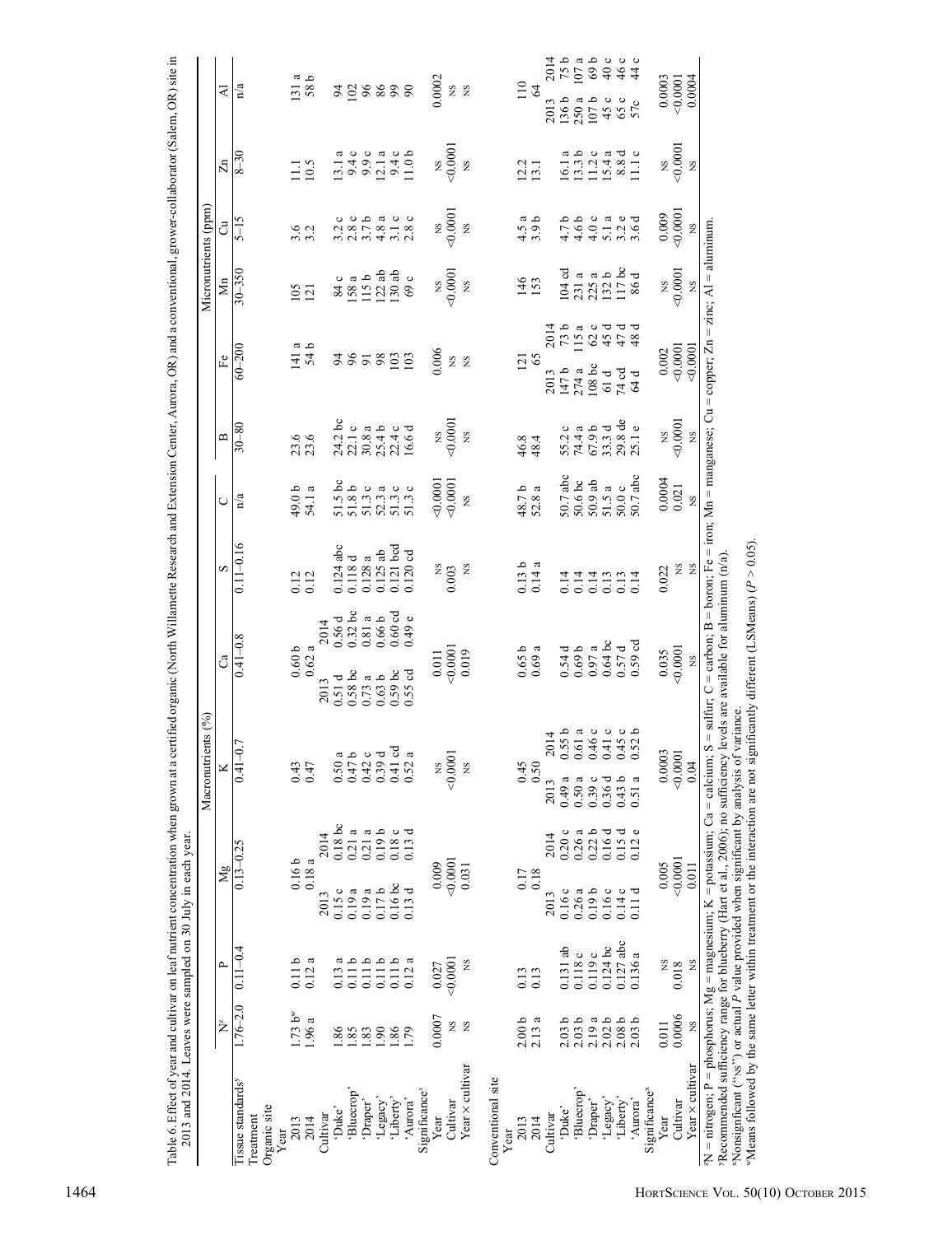

Fig. 6. Effect of cultivar on the concentration of micronutrients in leaves when sampled over the growing season in 2013 at the conventionally managed growercollaborator site, Salem, OR. A = boron; **B** = manganese; **C** = iron; **D** = copper; **E** = zinc; **F** = aluminum. The main effect of cultivar is significant at \*P  $\leq$  0.05, \*\* $P \le 0.01$ , \*\*\* $P \le 0.001$ , and \*\*\*\* $P \le 0.0001$ .



Fig. 7. Effect of cultivar on the concentration of micronutrients in leaves when sampled over the growing season in 2013 at the certified, organic blueberry site, North Willamette Research and Extension Center, Aurora, OR. Averaged over amendment–mulch type. A = boron; **B** = copper; **C** = iron; **D** = zinc. The main effect of cultivar is significant at \*P  $\leq$  0.05, \*\*P  $\leq$  0.01, \*\*\*P  $\leq$  0.001, and \*\*\*\*P  $\leq$  0.0001.